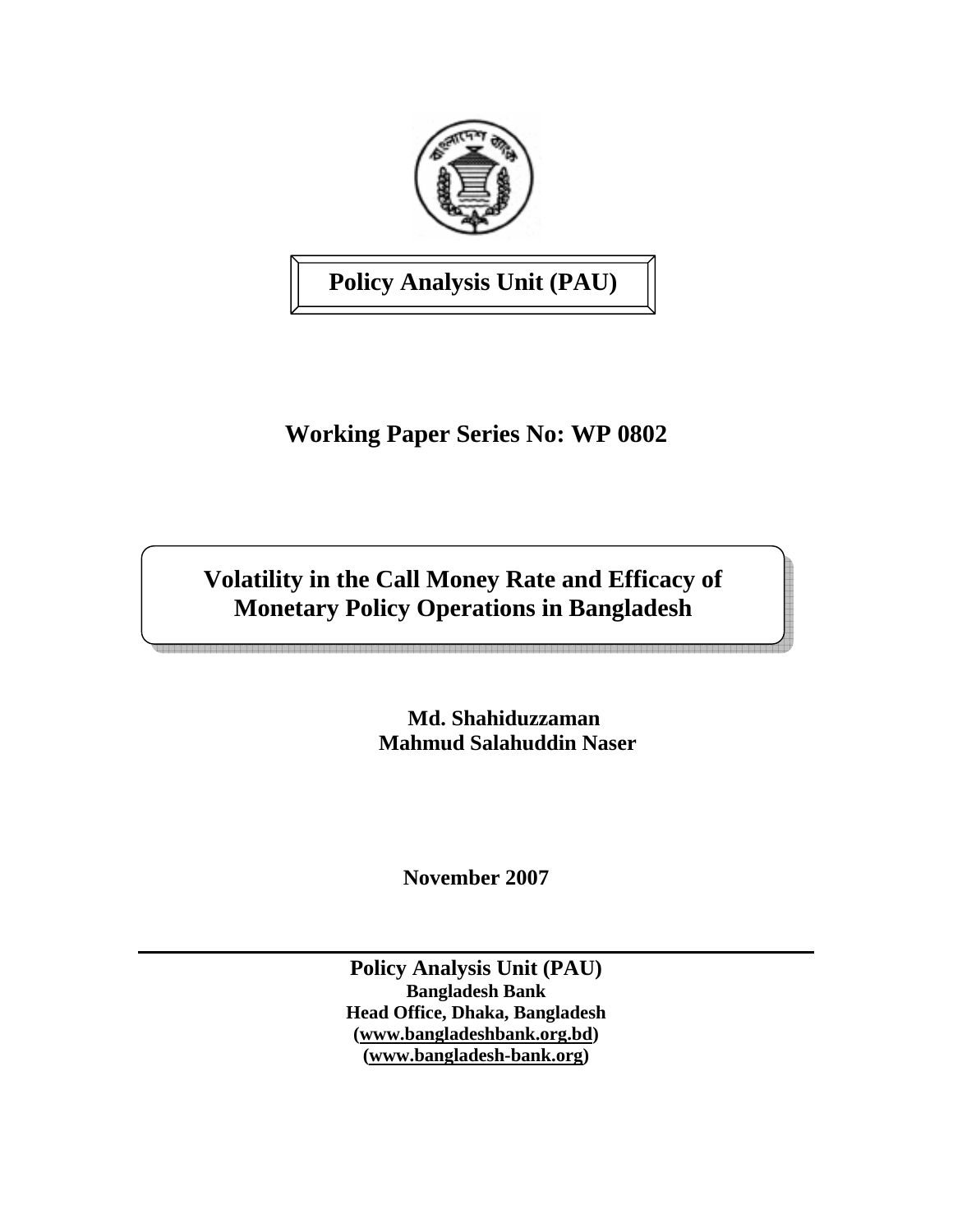

## **Policy Analysis Unit\* (PAU)**

# **Working Paper Series No: WP 0802**

# **Volatility in the Call Money Rate and Efficacy of Monetary Policy Operations in Bangladesh**

**Md. Shahiduzzaman Research Economist, Policy Analysis Unit Bangladesh Bank** 

**Mahmud Salahuddin Naser Joint Director, Monetary Policy Department Bangladesh Bank** 

## **November 2007**

*Copyright © 2007 by Bangladesh Bank* 

\* In an attempt to upgrade the capacity for research and policy analysis at Bangladesh Bank (BB), PAU prepares and publishes several Working Papers on macroeconomic research every quarter. These papers reflect research in progress, and as such comments are most welcome. It is anticipated that a majority of these papers will eventually be published in learned journals after the due review process. Neither the Board of Directors nor the management of, or any agency of the Government of Bangladesh, however, necessarily endorses any or all of the views expressed in these Papers. The latter reflect views based on professional analysis carried out by the research staff of Bangladesh Bank, and hence the usual caveat as to the veracity of research *repo*rts applies.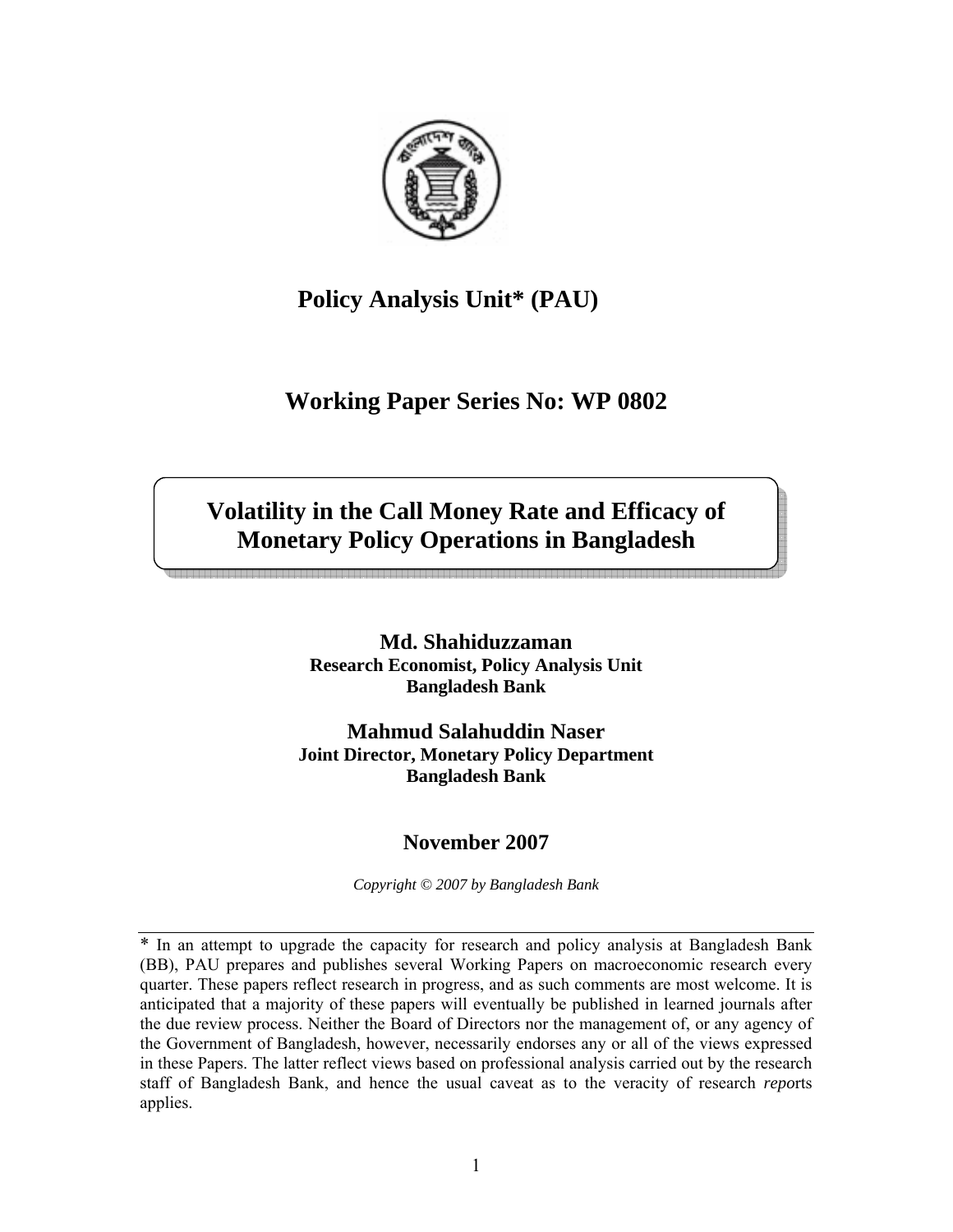## **Volatility in the Call Money Rate and Efficacy of Monetary Policy Operations in Bangladesh**

## **Md. Shahiduzzaman**<sup>∗</sup> **Mahmud Salahuddin Naser**\*

November 2007

### **Abstract**

 $\overline{a}$ 

*This paper examines the pattern of volatility in the call money rate and its association to monetary policy operations of Bangladesh Bank (BB). In the process, it explores empirical issues like the comovement of money market rates and the presence of heteroscedasticity in the call money rate. The first stage analysis supports the view that money market rates co-move and there is a co-integration relationship between overnight money market rate and BB's policy interest rates. At the second stage, long-run properties of the data were incorporated while trying to investigate the efficacy of operational policy of BB in the indirect policy regime by separating the short-run and long-run effects. As the variances of the error terms are not constant,, OLS estimation provides a false sense of precision. A GARCH model is therefore estimated which suggests that the operational policy of BB is effective in influencing the rate volatility in Bangladesh. The empirical evidence of this study will assist in better understanding the interest rate channel of monetary transmission, overnight money market behavior, and operational policy of BB.* 

Key words: *Call money rate, volatility, policy rate, co-movement* 

JEL classification: *G21, E52, E58*

<sup>∗</sup> The views expressed in this paper are those of the authors and in no way reflect the views or opinion of the Bangladesh Bank. The authors are grateful to Professor Syed M. Ahsan, Former WBI Resident Economic Adviser, Bangladesh Bank for giving valuable comments on a earlier version of the paper and Dr. Mustafa K. Mujeri, Chief Economist for comments on the final draft. Comments and suggestions are welcome by the authors and may be forwarded to mszaman\_bb@yahoo.com.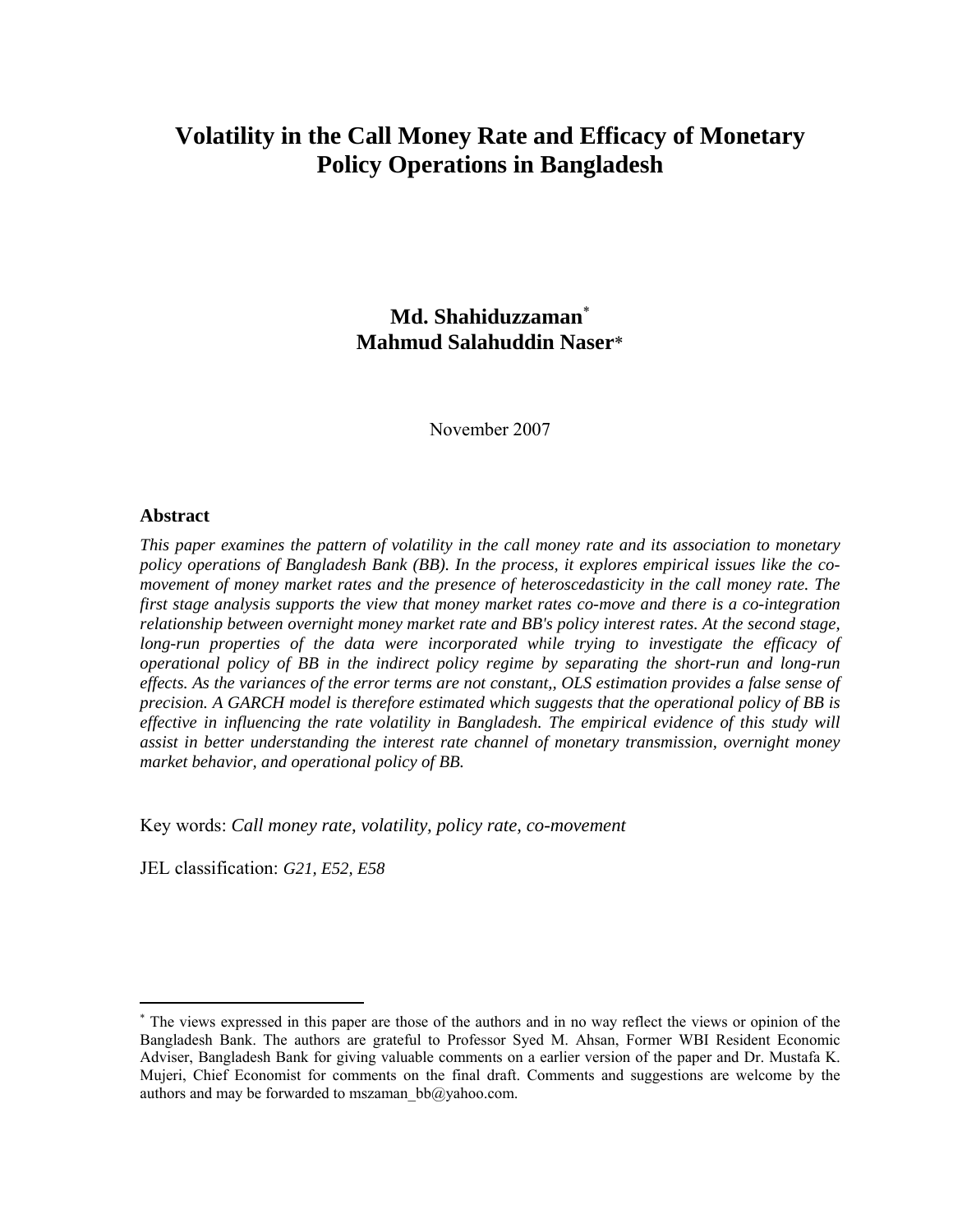### **1. Introduction**

With economic reforms and financial liberalization, Bangladesh started to put greater reliance on a market based financial system since the early 1990s. Overtime, among others, administered interest rate structures have been abolished and deregulation in the banking sector has taken place. Accordingly, Bangladesh Bank (BB), the central bank of the country, started reinforcing indirect monetary policy operations. The transition to this framework has been accompanied by some indirect monetary policy arrangements, namely *repo* (repurchase agreement), *reverse repo* and *interbank repo* from July 2002, April 2003, and July 2003 respectively. Bangladesh also entered into a floating exchange rate system in May 2003. All these developments have generated a profound influence over the functioning and development of the country's money market. Through time, an increasing focus has also been given to monitor the day-to-day activities in the overnight money market (call money market) in order to pursue a prudent monetary policy by the central bank.<sup>2</sup>

There are various reasons why central banks around the world pay greater attention to the stability of the call money market. It is generally viewed that the uncertainty caused by volatility in the call money rate<sup>3</sup> gives confusing signals to the market participants about the stance of the monetary policy. In addition, as other interest rates in the money market come with different lags, it is the call money rate, which the central bankers and market participants can monitor on a daily basis. It is also believed that volatility in the overnight money market can be radiated out to other money market rates as these rates reflect the underlying changes in marginal cost of borrowing.

In a market where overnight rates fluctuate from a very high to a very low end, market players, especially banks, are encouraged to keep higher excess reserve than under normal situation to meet the uncertainties and can even be reluctant to purchase near cash assets like bills and bonds from the primary market. The situation exacerbates if there is no active secondary market for bills and bonds where banks can easily convert those to cash reasonably quickly. In such a situation, open market operations (OMOs) conducted by the central bank may not be such effective as to influence the excess liquidity in the market.

Volatility can also be transmitted to foreign exchange market; the difficulty specially arises when both the call money and foreign exchange markets are in pressure. In case of shortage of liquidity and/or higher demand for liquidity, central bank usually injects money to minimize the deviation of call rate from its policy interest rates. In such a situation, the injection of liquidity may in turn increase the demand side pressure in the foreign exchange market, creating a possibility of the exchange rate to depreciate further. In Bangladesh, a situation like this happened in the second half of FY06, when the weighted average daily call money rate varied between 7.07 percent and 40.37 percent and the monthly average call rate ranged between 10.84 percent and 21.54 percent. However, this was the period when foreign exchange market was also under pressure; BB found difficulties in injecting fresh money for the fear of deterioration in the domestic currency value.

 $2$  Theoretically, call money market is the institutional arrangement where short-term funds flow from banks and other financial institutions holding excess liquidity to banks and financial institutions in need of immediate funds without any collateral security. Call money market is synonymously used as overnight money market in different occasions.

<sup>&</sup>lt;sup>3</sup> Call money rate is the interest rate, which is determined in the call money market. Throughout the paper, call money rate is synonymously used as call rate, overnight money market rate, and overnight rate.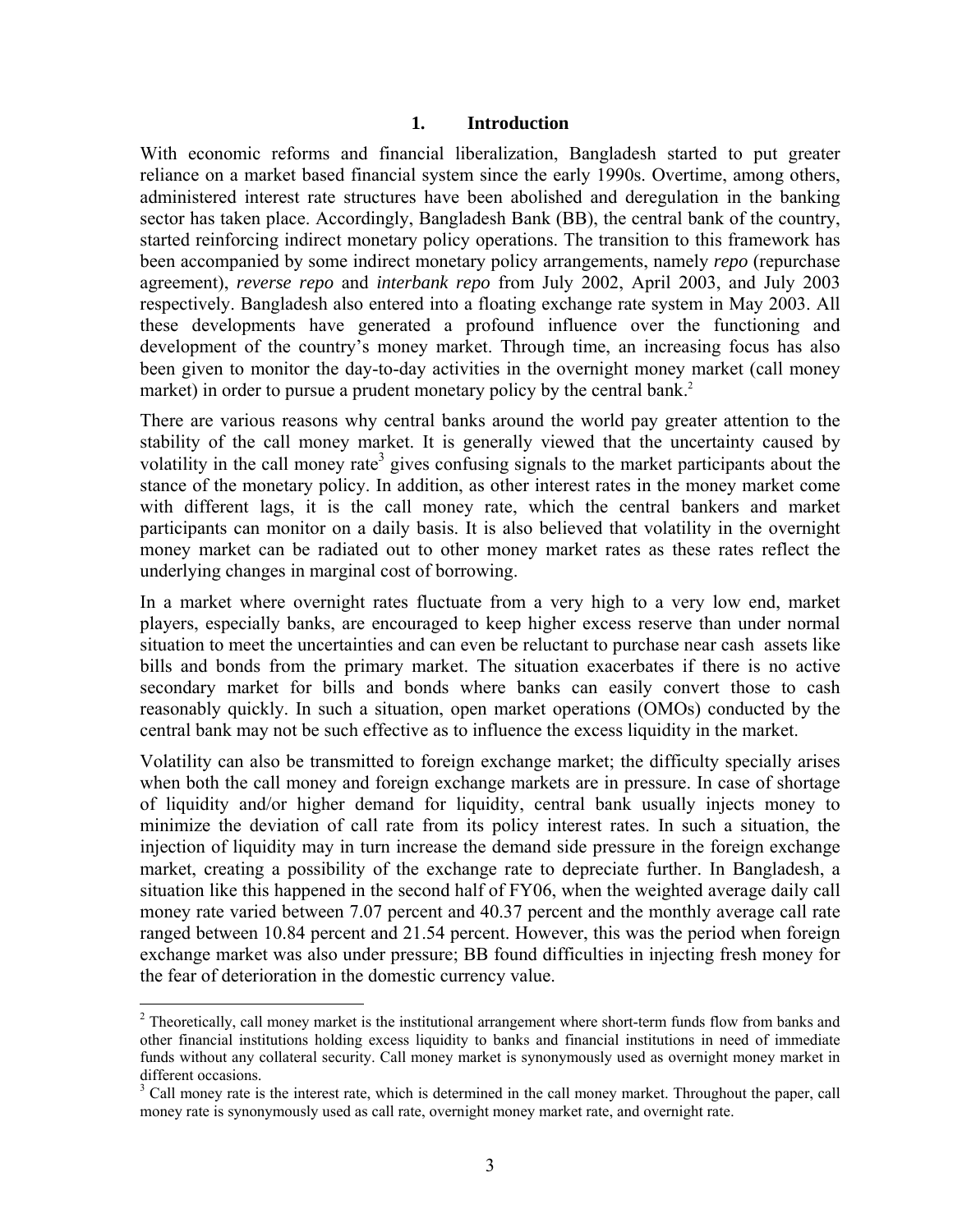Call money rate for overnight transactions reflects the demand for and supply of liquidity in the market. Therefore, the use of monetary policy instruments to influence the liquidity position in the market places a substantial impact on the rate. A common objective of the central bank's monetary policy is thus to minimize the persistent deviations of the overnight money market rates. It is therefore expected day-to-day implementation of monetary policy is linked to the stability of the overnight money market rate. On the other side, if market participants find that the central bank's operational measures can effectively control the movement of market rates then they incorporate the belief into their demand. Obviously, the success of this process depends on the effectiveness of the transmission channel of the interest rates. However, if such success holds, credibility of the central bank would be enhanced, which further helps policy measures to become more effective. It is also argued that central banks can use open mouth operations (signaling) rather than any actual interventions to keep market rates at a target level, if such credibility holds (Guthrie and Wright 2000). Some studies also suggest that interest rates tend to move together, especially in the long run, and there is a tendency that market-clearing rates converge towards the central banks' rate for open market operations.

Given the above reasons, there is a common objective of a central bank's operational policy to minimize the persistent deviations of the overnight money market rate(s) from its policy rates. This study investigates whether the choice of operational framework of monetary policy has been related to the pattern of call money rate in Bangladesh. In order to do so, we first examine the long-run relationship between call money rate and 28-day Treasury bill (Tbill) rate. We have chosen these two rates because of their importance and visibility in the short run money market in the country. Call money rate is the market-clearing rate and an information variable in the process of implementing monetary policy while 28-day T-bill rate is the default risk free rate in the Bangladesh money market. Having investigated the longrun relationship between these two important rates, we then build up an empirical model that captures the feature of the data, in particular the time-varying nature of volatility, in order to investigate the efficacy of various monetary policy arrangements to stabilize the volatility in the call money rate. The empirical results presented in the paper have important implications for monetary policy, particularly with respect to the interest rate channel of monetary transmission.

The outline of the paper is as follows. Following the introduction in section 1, section 2 reviews some previous studies in this area in the context of Bangladesh and some other countries. Section 3 discusses the practices of monetary policy operations and various factors influencing volatility in the call money rate. Section 4 enumerates some stylized facts and statistical characteristics of the data and section 5 incorporates the empirical analysis. Finally, section 6 offers the conclusions and recommendations.

## **2. Review of Previous Studies**

In recent decades, a significant body of empirical research has emerged on the behavior of the call money market and its relationship with monetary policy in the context of developed countries; the empirical research on the issue is however scarce in the context of developing countries like Bangladesh. This is probably because of the underdevelopment of the money market or non-following an interest rate targeting for monetary policy operations. In addition, unlike monetary target, interest rate channel is not well understood. Nevertheless,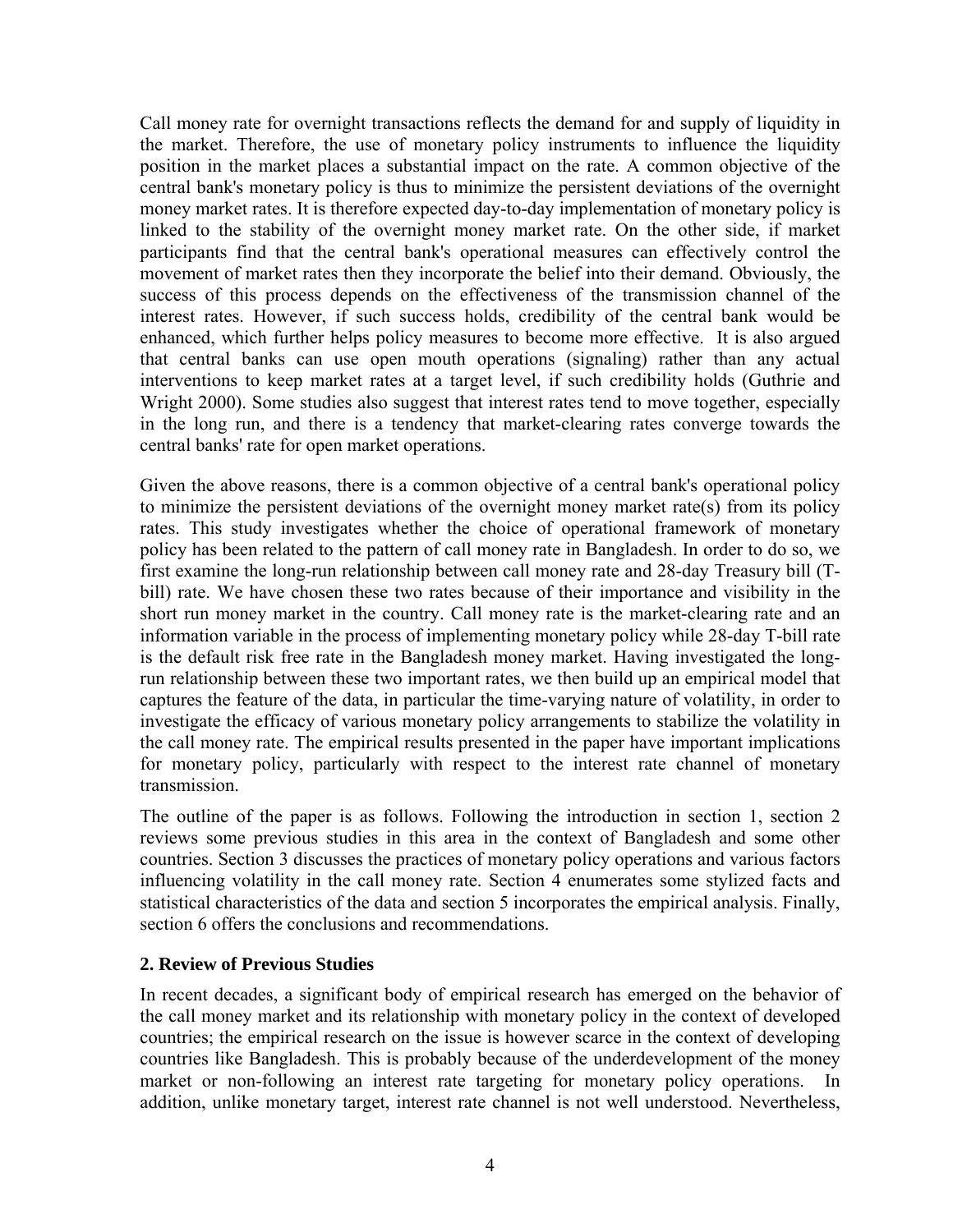movements in the interest rates have a profound impact on businesses and economic activities in any country, therefore studies in this regard can bring out important policy implications.

In Bangladesh, few studies that so far have been done on the issue are descriptive in nature and ignore various statistical properties of data. The studies, in general, attempted to study the sources and impacts of fluctuations in the call money rate and implications of the trend of the market behavior (see, for example, Sarker 1999; Akhtaruzzaman, Mahfuza and Masuduzzman 2005). These studies, however, enumerate some important observations and recommendations to facilitate further development of call money market and to limit fluctuations. These include, enforcing indicative limits on individual banks to restrict their exposure in inter-bank transactions, which draw funds disproportionately to their capital or deposit base.

Sarno and Thornton (2002) investigate the dynamic relationship between two important short-term interest rates in US financial markets-the federal funds rate and the 3-month T-bill rate using a general non-linear asymmetric vector equilibrium correlation model (ECM). Regardless of whether the argument that federal funds rate and T-bill rate move together because they are linked as the expectations hypothesis  $(EH)^4$  holds, finding of their empirical results provide strong evidence of a co-integrating relationship between the federal funds rate and the T-bill rate.

Wetherilt (2002) examines whether the choice of policy instruments and other reforms to Bank of England's money market operations affect the Bank's objective of minimizing persistent deviations of the relevant money market rates(s) from its policy rate using daily money market rates, ranging from the overnight to twelve-month maturity. The author developed an empirical modeling framework, namely a single equation component GARCH model, to analyze the dynamic behavior of overnight and other short-term rates and a vector error correction model (VECM) to analyze the dynamic interactions between the entire spectrum of short-term rates. This model captures the time varying nature of volatility of the key money market rates i.e., the overnight and two-week rate. The study demonstrates that higher spreads between the two-week market rate and the official *repo* rate result in lower money market volatility and rate dynamics at the short end of the money market curve, and hence, the effects at the longer end are much weaker.

Palombini (2003) found that the in the Italian interbank market, largest increase in volatility and the most notable variations of its intraday pattern occur at the last working day of reserve maintenance period and at the end of each quarter. Furthermore, he found that overnight interest rate volatility is not influenced by trading volume. This finding indicates the difference between a financial market, where interest rate level is determined by information arrival and the market for overnight liquidity, where the volume of trading is more influenced by institutional factors like the functioning of the payment system.

Joshi (2004) assesses the volatility pattern of the call money rate in India to estimate its sensitivity vis-à-vis the Reserve Bank of India's liquidity adjustment facility (LAF) decisions.

 $\overline{a}$ <sup>4</sup> According to the expectation hypothesis of the term structure of interest rate, it is assumed that the T-bill rate is equal to the market's expectation for the federal funds rate over the term of the T-bill rate plus a risk premium.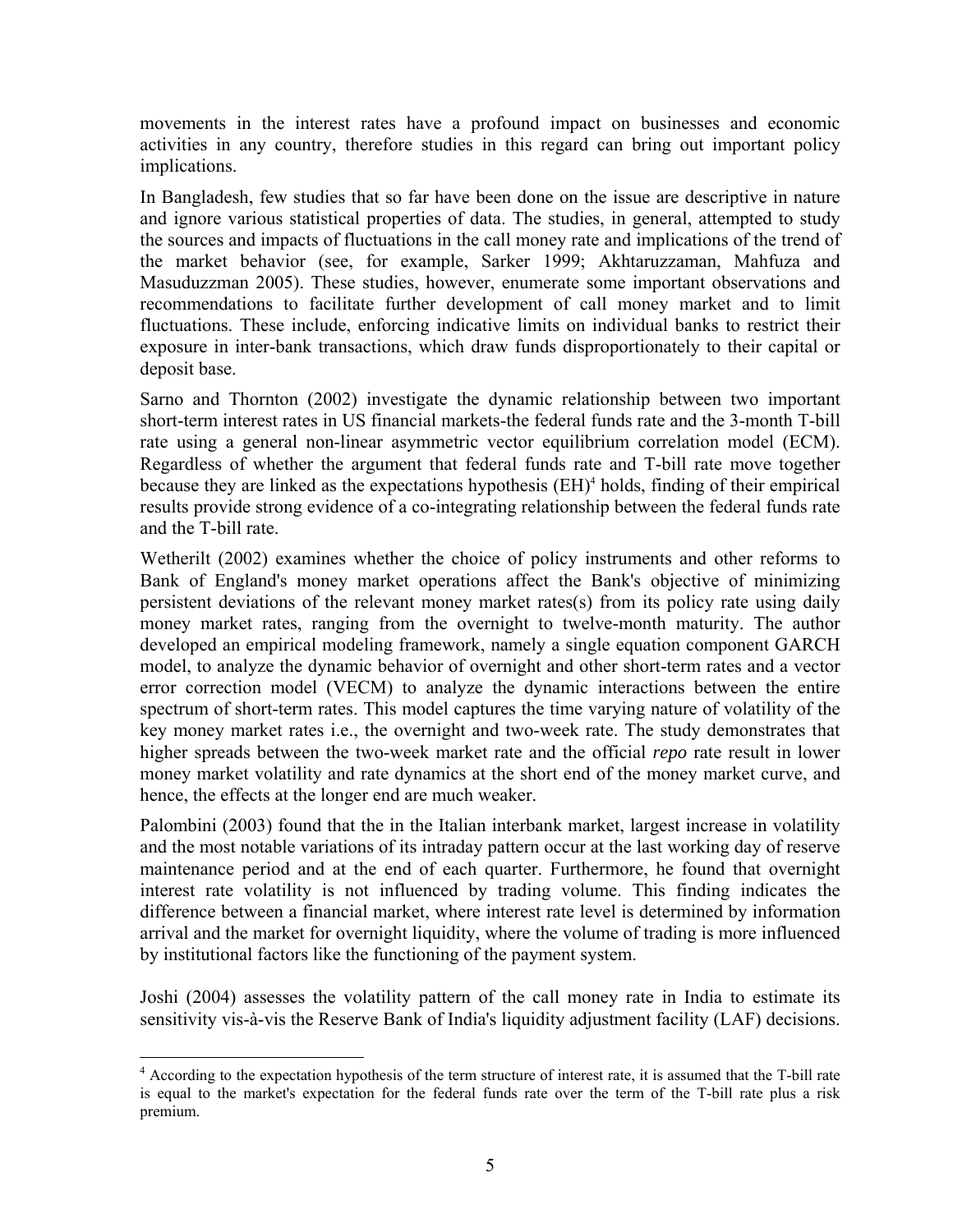Moreover, he attempted to show how regulatory changes related to other instruments in the money market might have affected the functioning of the inter-bank money market. He used Nelson Beveridge (NB) time series decomposition and an ARCH-M [1,1] model. The NB decomposition is used to differentiate between permanent and cyclical components in a time series while ARCH imposes a systematic structure to the variance process making it amenable to interpretation and use in forecasting. The evidence provided by the empirical model brings out that while the call money rate is tracked reasonably accurately during surplus liquidity conditions, the predictive power suffers a loss when liquidity shortage suddenly emerges. In addition, it argues that introducing a wider range of eligible collateral in the *repo* market could help in improving the efficiency of interest rate targeting.

The above review provides some empirical evidence toward understanding the behavior of overnight money market rates, and implications of monetary policy measures in maintaining the rate stability. Two important findings are noteworthy in view of the present study. One is that money market rates are interlinked and there exit long-run relationships between money market rates and policy rate of the central bank. The other is that recent arrangements of the indirect monetary policy operations place significant impact of the movement of overnight money market rates. In addition, identifying and capturing the time varying nature of volatility in the empirical models is an important lesson for the methodology part of this study.

## **3. Overnight Money Market and Monetary Policy Operations in Bangladesh**

The large swings in the overnight call money rates are usually not isolated occurrences, but are stemmed from overall economic activity and conduct of day-to-day monetary policy operations by the central bank. In influencing interest rates, BB has a choice of instruments grouped under three headings: Open Market Operations (OMOs), discount window, and reserve requirements. The procedures that BB employs in using these instruments to implement monetary policy affect the demand and supply conditions in the inter-bank market for short-term funds, which forms part of money market named market for bank reserves, where banks and other financial institutions trade in their reserve balances at BB to meet intraday liquidity needs.<sup>5</sup> The call money rate arises, in large part, as an interaction of the demand for and supply of bank reserves jointly determined by the optimizing behavior of the money market participants and of the BB and the efficient distribution of reserves throughout the banking system.

Banks settle transactions among each other on the books of the central bank. The bank reserves-banks balances at the central bank- are the ultimate means of settlement. Therefore, banks have a demand for reserve balances that arise firstly from the demand for required reserve in order to fulfill legal reserve requirement, the portion of reserve balance that BB requires the banks to maintain.<sup>6</sup> Secondly, demand for reserve balances arises from demand

<sup>&</sup>lt;sup>5</sup> In the rest of this article the term 'banks' will generally be used to cover both banks and other financial institutions who take time deposits and are required to maintain a certain portion of their deposit liabilities as statutory reserve.

<sup>&</sup>lt;sup>6</sup> The BB regulation requires that the banks and non-bank financial institutions licensed from the Bank be required to maintain a certain percent of their deposit liabilities as statutory reserve. Presently BB requires the scheduled banks to maintain 18 percent of their deposits as Statutory Liquidity Ratio (SLR), where Cash Reserve Requirement (CRR) must be kept at the rate of 5 percent on daily average on two-week basis but no less than 4 percent on any day. Non-bank financial institutions who take term deposits are required to maintain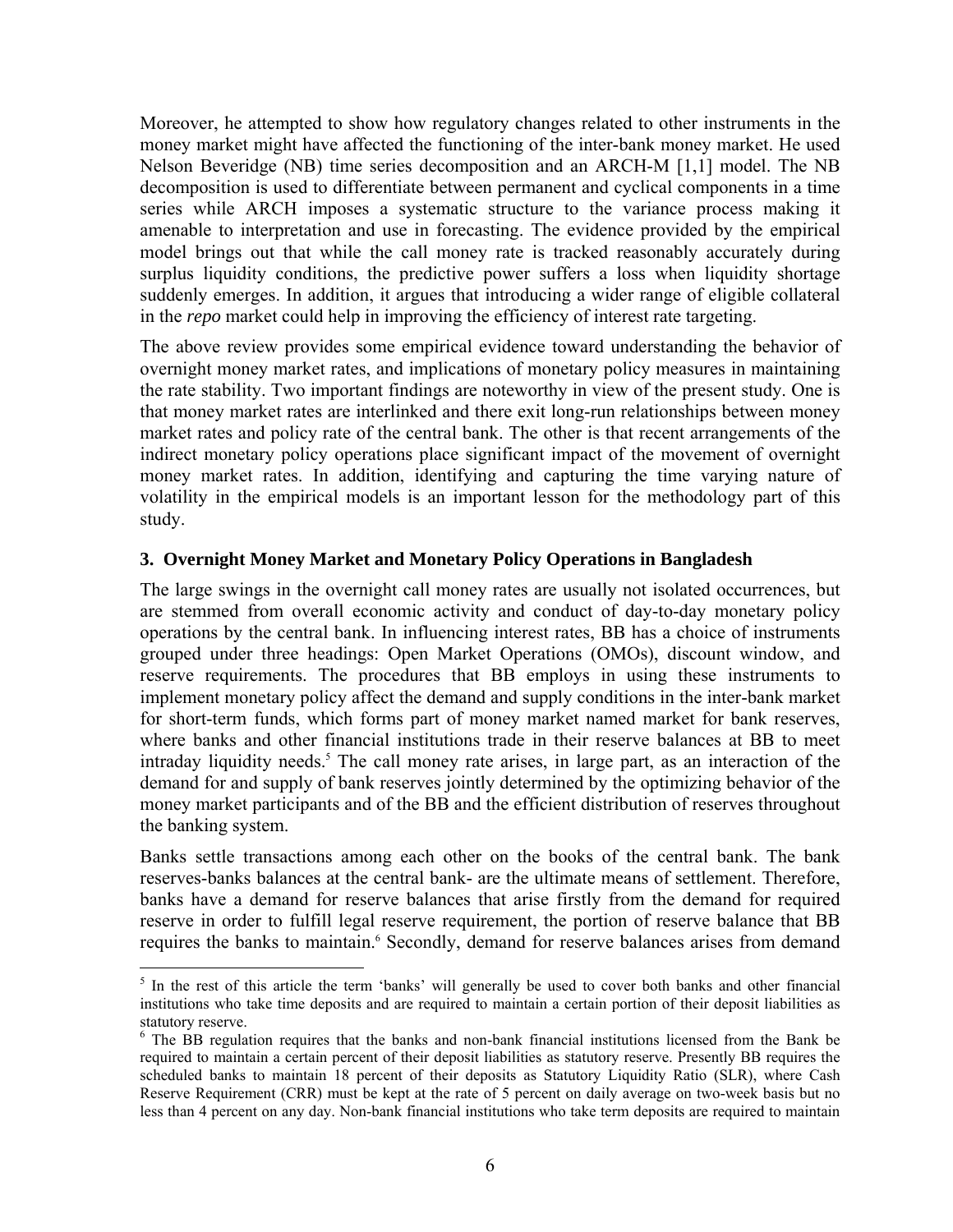for excess reserve. Excess reserve is the portion of reserve-balance that banks willingly keep in order to settle transactions among themselves and between their customers, which takes place through the transfers from the account of one bank at BB to that of another bank. The demand for bank reserves affected by opportunity cost of holding reserves i.e. market interest rate, expectations of future market interest rate, and the cost of avoiding default.

A required reserve is calculated as a proportion of average level of deposits held over a month, called the *reserve computation period*. The calculated amount of reserve requirement must be satisfied on average over a two-week period, called *reserve maintenance period*. BB, like most other central banks, builds a lag between the computation period and the maintenance period where the reserve maintenance period follows the reserve calculation period. The lagged reserve accounting system helps the banks to estimate accurately their reserve demand for a maintenance period.

From August 2004, BB allowed reserve-averaging system within a maintenance period with a limitation that the daily reserve balance must not remain below a minimum requirement level.<sup>7</sup> The reserve averaging provision in bank reserves permits individual banks to enjoy considerable flexibility to manage their daily accounts and to use part of their reserves to offset short-term or seasonal fluctuations in liquidity. This flexibility in turn provides greater interest rate sensitivity in the demand for bank reserves during the early and the middle part of the maintenance period. Because required balance is met on a two-week daily average basis, banks can substitute balance across days. For example, if a bank finds itself with balance above the average requirement level on a particular day, it can offset the surplus balance by holding lower balances (but not below the minimum levels) on subsequent days in reserve maintenance period. Similarly, if a bank finds itself with balance below the average requirement level on a particular day, it can make it up on subsequent days in the reserve maintenance period. This ability to adjust reserve holdings across a maintenance period eases the pressure on banks to borrow or lend on a single day, reducing the possibility that supply and demand forces will cause call money rate to fluctuate abruptly.

Banks, however, would be indifferent about the amount of reserves they hold if they expect no significant fluctuations in the inter bank rate. Moreover, they may be cautious to deviate from the average level of reserve position they maintain for the fear of not being able to adjust their position as the number of days remaining in the maintenance period reduces. As a result, the demand for bank reserves tends to be interest inelastic especially at the end of the reserve maintenance period. In contrast, if the banks are maintaining a higher balance requirement, they would face less risk of an end-of day balance below required level and have more flexibility to postpone purchases of funds within the maintenance period. If enough banks are in low reserve positions or when payment flows in the banking system are heavy because of seasonality, a distributional imbalance of funds among banks or an aggregate surplus or shortage of funds is more likely to trigger volatility in the call money rate (Bennell and Hilton 1997).

rate of 5 percent of total liabilities as SLR, of which 2.54 percent of term deposit must be kept as CRR on daily average on bi-weekly basis but no less than 2 percent on a day.

<sup>&</sup>lt;sup>7</sup> According to reserve averaging provision, banks are required to keep with Bangladesh Bank cash reserve requirement daily at the rate of 5 percent of their average deposit liabilities on two-week basis provided that the amount of cash reserve would not be less than 4 percent in any day effective from 10 October 2005.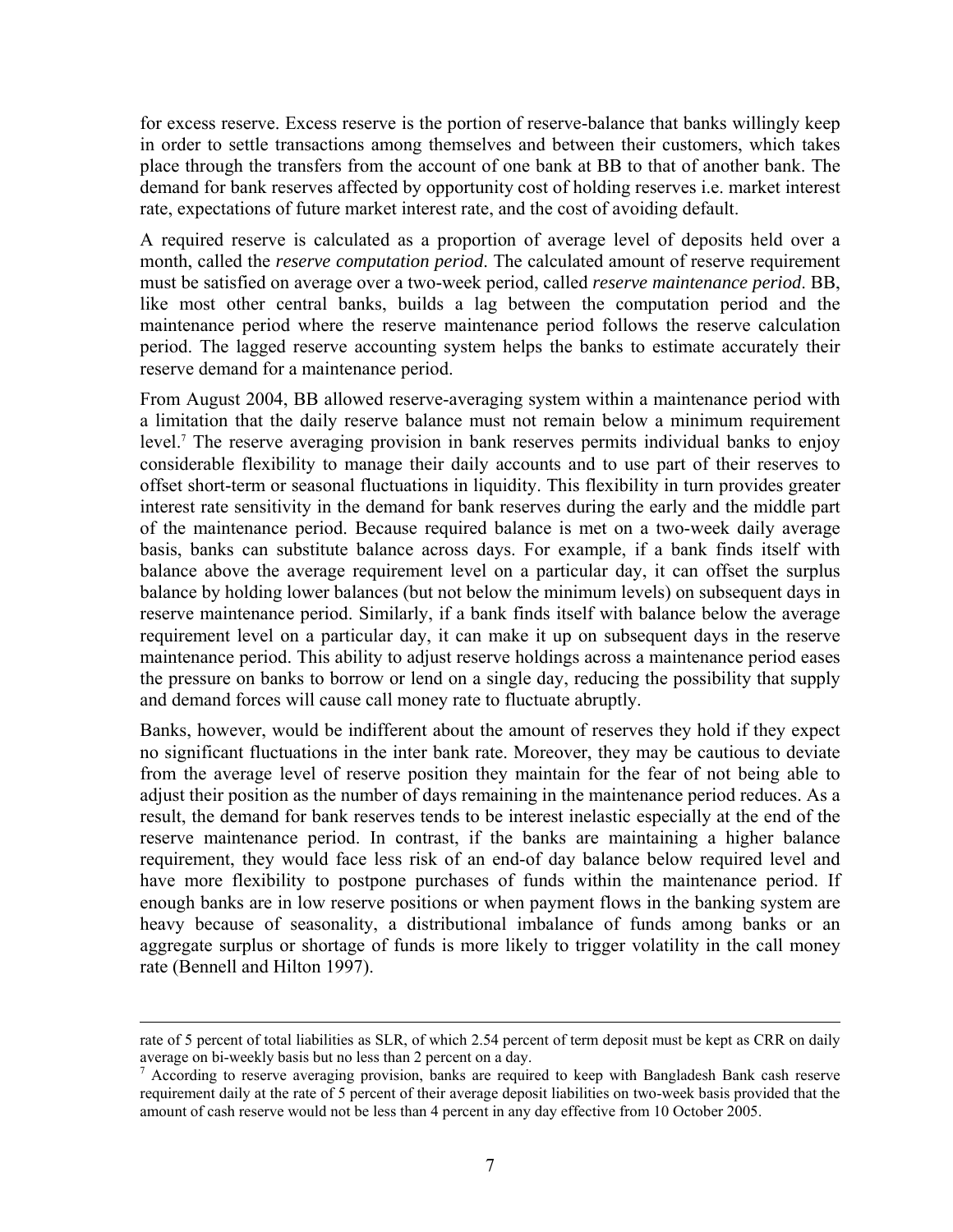With lagged reserve accounting, total reserve in a given period-the bulk of which are required reserve-are essentially predetermined by the level of deposits one month earlier. As changes in demand for bank reserves arise mainly from changes in reserve requirement, hence demand for bank reserves does not fluctuate considerably over a shorter period. Therefore, it is the supply factors, which mainly affect the equilibrium interest rate in the market over a short run. As the supply factors are largely influenced by various monetary policy operations including OMOs, central banks do have enough control over the movement of the equilibrium interest rates in the market. Therefore, the movements of the interest rates are strongly linked with the daily conduct of monetary policy operations by central bank in the short end.

The supply of bank reserves in a single day is determined by BB's holding of government securities, borrowing by banks from BB, and autonomous supply of bank reserves, if no OMOs are conducted. Some of the transactions causing liquidity flows are pre-known to BB; these include, among others, holding of government. securities i.e. *repo*, reverse *repo* and Tbills etc. However, transactions like changes in currency demand and transfer of public funds to and from BB are referred to as autonomous supply, which is not pre-known by BB at the time of conducting OMOs.

In addition to sudden autonomous changes in liquidity, some seasonal factors cause significant day-to-day variations in the central bank's balance sheet, disrupt the central bank's management of liquidity, and lead to lower degree of precision of liquidity projections. As a result, in anticipating the supply condition, projection of autonomous flow of liquidity (autonomous supply of bank reserves) arising from various transaction of BB with the rest of the economic system is very important in determining the market clearing rates.

In implementing daily OMOs, BB attempts to ensure that the supply of balances satisfies demand at a rate consistent with its policy interest rates. BB makes estimates of the changes in factors affecting its balance sheet and causing autonomous supply of bank reserves in order to project the quantity of reserves that would be available before conducting any OMOs. BB at the same time predicts demand for bank reserves to achieve its operational objective. The excess reserves prior to BBs liquidity operations could then be estimated *ex ante* by taking differences in demand and supply of bank reserves. BB considers these differences in order to assess the required scale of its intervention in the money market through daily OMOs.

If the demand for bank reserves exceeds the supply, BB judges that it needs to make more reserves available and it will add reserves through open market purchase i.e. lending more that the counterparties have to repay in OMOs maintaining on that day. If demand is less than supply of bank reserves, BB drains reserves through an open market sale i.e. lending less than the amount the counterparties are repaying. BB thus offsets the deviations by injecting (withdrawing) liquidity into the banking system in an equivalent amount and thus bring the amount of reserve money expansion in line with its target so that supply of broad money can be kept under control. Therefore, while BB with its OMOs directly affects the amount of liquidity in the market by shifting the supply curve, it can also affect the slope of the demand curve by changing the reserve requirement. Through reserve requirements and conducting appropriate OMOs, BB affects demand for or supply of bank reserves or both, thereby limiting the fluctuations in the equilibrium rate in the market.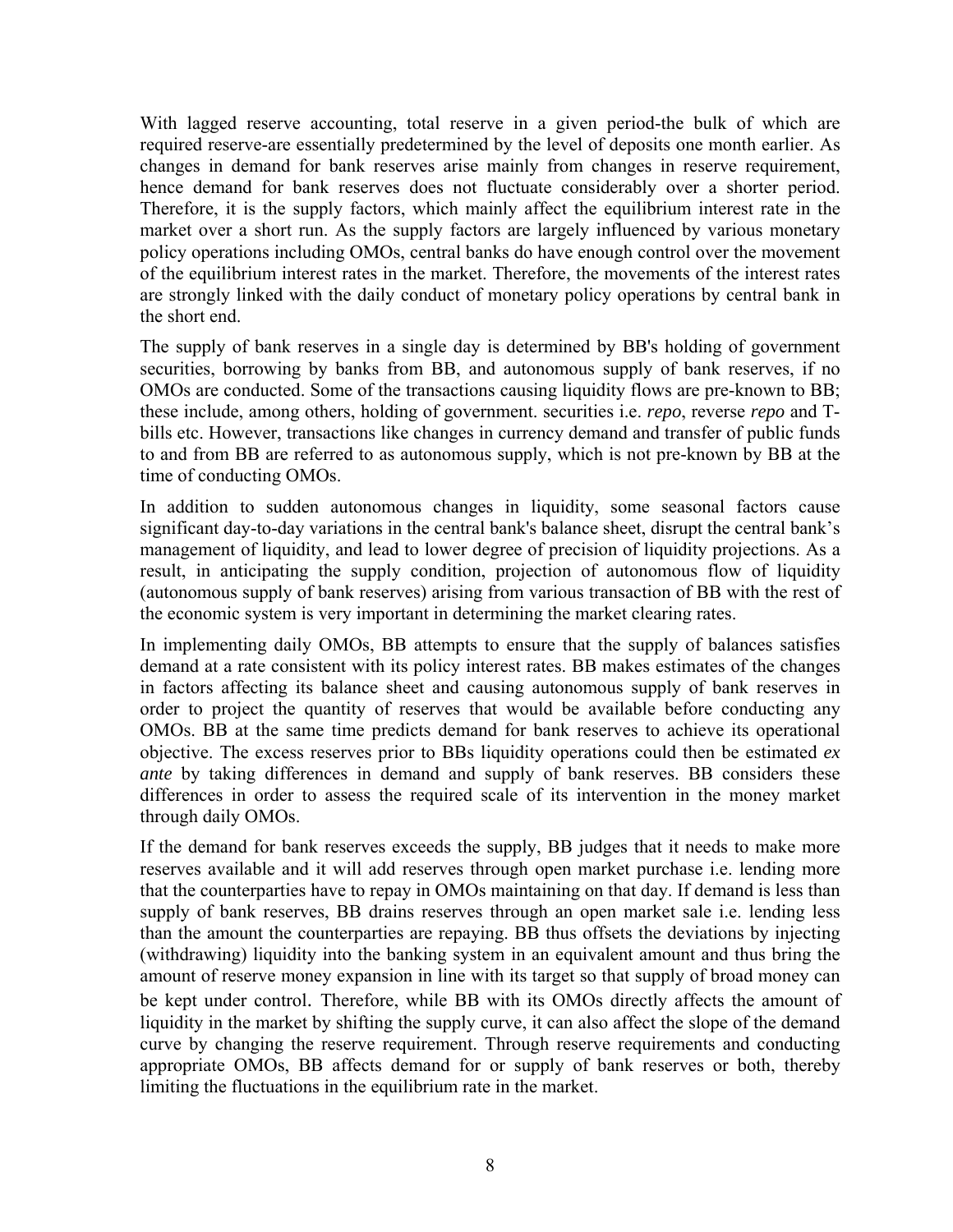## **4. Data and Stylized Facts**

Figure1 portrays the movement of interbank call money rate and the 28-day T-bill rate for the last one decade. The figures reveal that the call rates have been highly volatile since 2002 as compared with the historical average followed by an unprecedented stability in FY07. Table 1 shows that the average call rate and standard deviation were highest in 2006. Weighted average call rate during the last ten years varied from 4.25 percent to 21.54 percent. On a yearly basis, starting from 8.66 percent in 1997, the mean call rate dropped in the following three consecutive years and reached at 7.31 percent in 2000, then rose again to 9.18 percent in 2002 before touching the bottom at 5.91 percent in 2004-the lowest ever in the entire period. The call rate again rose sharply to 11.10 percent in 2006 along with substantial increase in volatility.





Source: Bangladesh Bank

 $\overline{a}$ 

Month-by-month analysis for the period 1997 to 2007 suggests that call rates have an upward trend starting from March to June and the standard deviations are high in these months (Table 1). Thereafter, a gradual downward movement sets in up to November. After a brief slowdown, the rates again move up for the month in December for the practice of 'window dressing' by the commercial banks. From January to March, the rates gently firm up again. As compared with the 28-day T-bill rate, it is apparent from Figure 1 that call money rate was lower than the policy rate on different occasions, especially in the earlier periods. However, this is the daily call rate, which went below the central bank policy rate in different individual days; the monthly average call rate always remains above the 28-day T-bill rate in Bangladesh (Table 1).

One important fact regarding the pattern of call money rate is that the variance does not remain constant over the periods. As can be seen from Figure 2, volatility in the call money rate follows clustering at some particular points of time; there are periods of high volatility followed by periods of low volatility. In recent years, volatility in the call rate saw a break during Feb-Jun 2003. This is the period when the floating exchange rate system was introduced in Bangladesh.<sup>8</sup> In the period immediately before the change, BB tightened liquidity in the market as a precautionary measure to curb speculative tendencies in the

 $8$  Bangladesh stepped into fully market based exchange rate effective from 31 May 2003.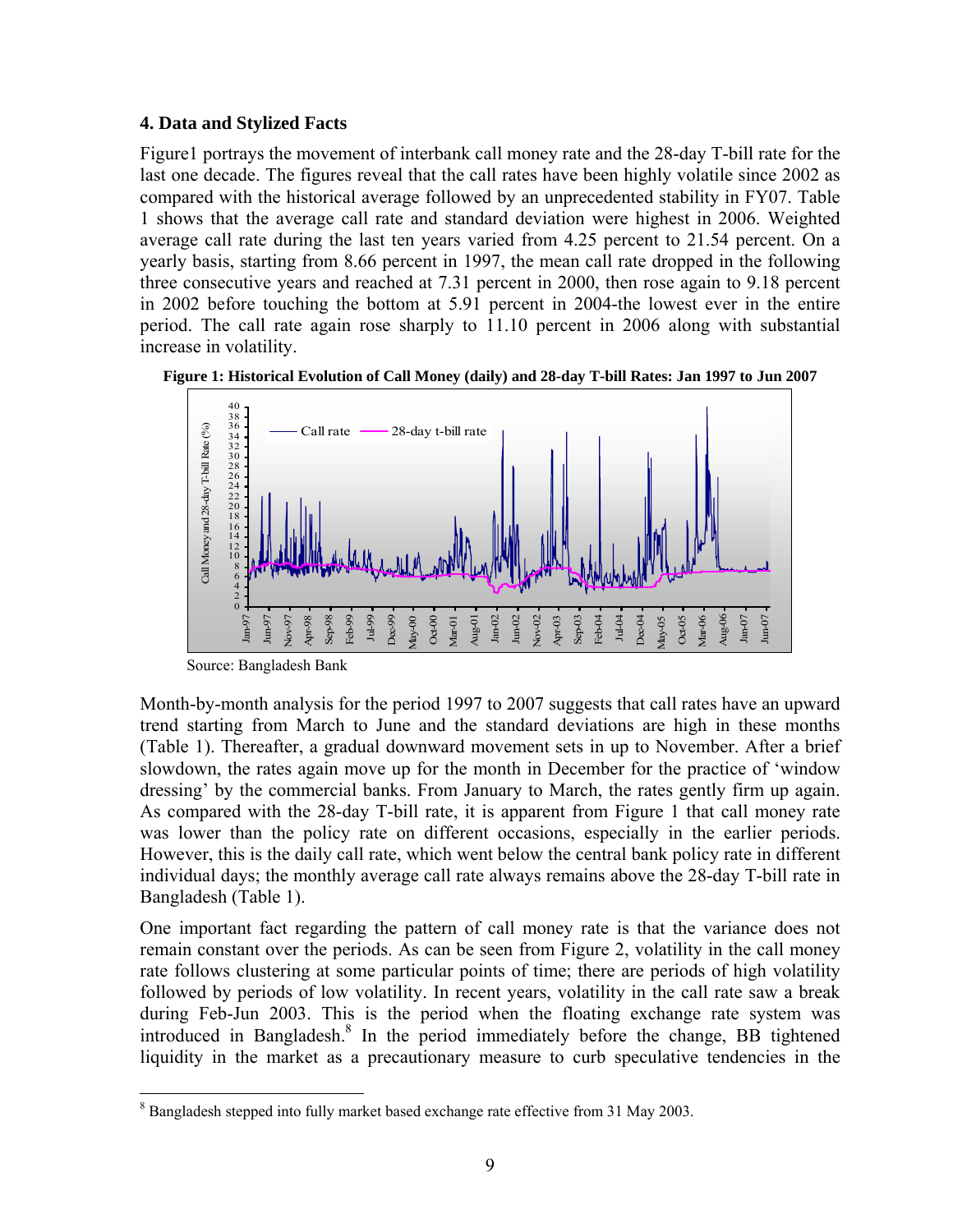foreign exchange market. Because of tight OMOs, the overnight money market interest rates faced additional pressure and reached high levels. From the end of 2004, the call rate, however, became volatile, which continued during the whole of the first quarter and a part of the second quarter of 2005. In this period, the central bank tightened liquidity in the market as it found problems relating to the prices of essentials and balance of payment situation more pressing. In 2006, the call money rate remained relatively unstable in the first half before settling down in the second half. $9$ 

| <b>Month</b>     | 1997 | 1998 | 1999 | 2000 | 2001 | 2002 | 2003 | 2004 | 2005 | 2006 | 2007 | <b>AVGSD</b> |     |
|------------------|------|------|------|------|------|------|------|------|------|------|------|--------------|-----|
| Januarv          | 6.1  | 9.2  | 8.2  | 7.9  | 7.6  | 9.0  | 7.9  | 9.7  | 11.4 | 14.9 | 7.3  | 9.0          | 2.4 |
| February         | 7.9  | 8.7  | 9.0  | 6.9  | 9.0  | 16.8 | 15.0 | 5.9  | 12.0 | 12.1 | 6.9  | 10.0         | 3.5 |
| March            | 7.3  | 8.2  | 8.8  | 7.1  | 11.6 | 10.2 | 10.0 | 5.7  | 13.9 | 14.6 | 7.0  | 9.5          | 2.9 |
| April            | 9.6  | 11.8 | 7.6  | 6.5  | 11.2 | 10.4 | 8.2  | 5.0  | 12.3 | 21.5 | 7.5  | 10.1         | 4.4 |
| May              | 8.8  | 8.8  | 8.7  | 8.2  | 9.9  | 15.7 | 14.1 | 6.6  | 16.0 | 15.2 | 7.6  | 10.9         | 3.6 |
| June             | 13.3 | 10.6 | 9.4  | 8.7  | 11.7 | 9.1  | 12.1 | 5.4  | 6.8  | 10.8 | 7.7  | 9.6          | 2.4 |
| July             | 7.5  | 6.7  | 6.4  | 5.7  | 5.9  | 4.3  | 5.1  | 5.0  | 5.5  | 7.6  |      | 5.9          | 1.1 |
| August           | 8.5  | 7.5  | 6.3  | 6.2  | 6.7  | 5.0  | 5.2  | 5.4  | 5.9  | 7.5  |      | 6.4          | 1.1 |
| <b>September</b> | 8.6  | 8.2  | 7.9  | 6.6  | 7.2  | 6.6  | 5.5  | 5.1  | 6.1  | 7.4  |      | 6.9          | 1.1 |
| <b>October</b>   | 9.5  | 8.5  | 6.8  | 7.0  | 7.6  | 6.7  | 5.2  | 5.5  | 7.2  | 7.3  |      | 7.1          | 1.3 |
| November         | 7.6  | 7.9  | 7.0  | 8.2  | 5.7  | 6.7  | 6.4  | 6.0  | 8.2  | 7.2  |      | 7.1          | 0.9 |
| <b>December</b>  | 9.4  | 7.9  | 6.8  | 8.7  | 12.0 | 9.8  | 5.6  | 5.9  | 8.4  | 7.1  |      | 8.1          | 1.9 |
| <b>AVG</b>       | 8.7  | 8.6  | 7.7  | 7.3  | 8.8  | 9.2  | 8.4  | 5.9  | 9.5  | 11.1 |      |              |     |
| SD               | 1.8  | 1.4  | 1.1  | 1.0  | 2.4  | 3.9  | 3.6  | 1.3  | 3.5  | 4.7  |      |              |     |

**Table 1: Monthly Weighted Average Call Money Rate: Jan 1997- Jun 2006** 

Source: Bangladesh Bank

 $\overline{a}$ 

**Figure 2: Conditional Standard Deviation of Weekly Average Call Rate (Jan 1997-Jun 2007)**



#### **Co-movement of** *repo***,** *reverse***-***repo,* **T-bill and call money rates in recent years**

While BB traditionally conducts the weekly T-bill auction as part of OMOs, recent developments regarding monetary policy measures are the introduction of *repo* (repurchase agreement), *reverse repo* and interbank *repo* operations. Figure 3 shows the monthly trend of T-bill rate, 1-2 day *repo* rate, 1-2 day *reverse repo* rate and the call money rate. The first

 $9^9$  For details on recent pattern in call money market, see Bangladesh Bank (2006, 2007).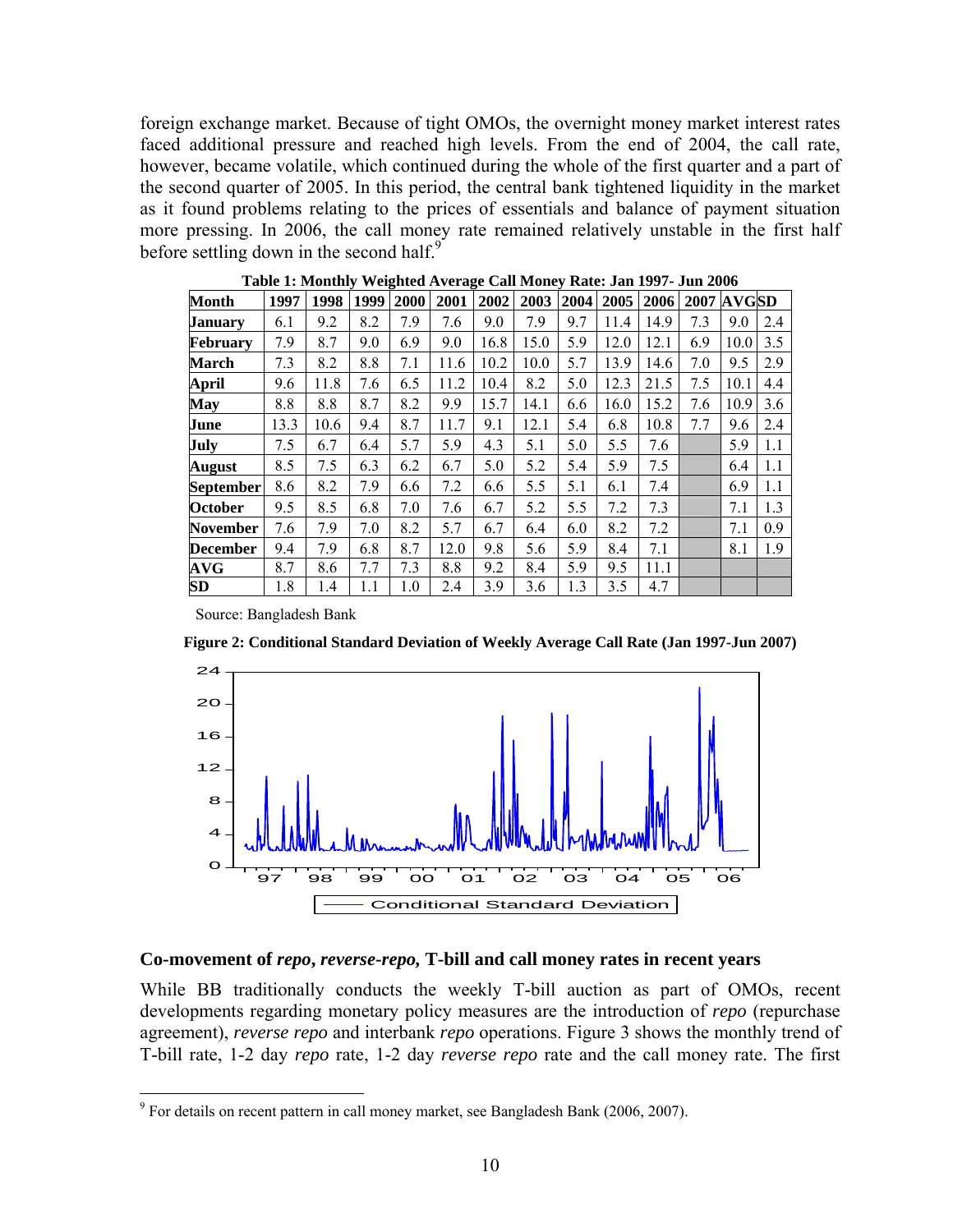three rates emerge from an auction process at BB and the call money rate is determined in the marketplace. While all the four rates positively correlate with each other, the call money rate has the highest correlation with the 1-2 day *repo* rate (0.67, Table 2). However, the correlation coefficient between call money rate and 1-2 day *repo* rate is still less than perfect because of the withholding of *repo* operations by BB for most of the periods since June 2005 because of tight monetary policy. Again, 28-day T-Bill rate shows high correlation with *repo* and *reverse repo* rates, where for the latter the correlation coefficient is close to unity. This is because both the instruments are used to mop-up excess liquidity from the market through the auction process with participating agents.





Source: Monetary Policy Department and Economic Trends, BB

|                          |           | 1-2 day Repo | 1-2 day Reverse |             |
|--------------------------|-----------|--------------|-----------------|-------------|
|                          | Call rate | Rate         | Repo rate       | T-bill rate |
| Call rate                | 1.00      |              |                 |             |
| 1-2 day Repo Rate        | 0.67      | 1.00         |                 |             |
| 1-2 day Reverse Reporate | 0.27      | 0.68         | l.00            |             |
| T-bill rate              | 0.34      | 0.75         | 0.96            | 0.01        |

**Table 2: Correlation Coefficients among Various Money Market Rates (Jul 2002- Jun 2007)** 

Generally, it can be said that all the four rates are closely linked with each other, which suggests that money market rates co-move in Bangladesh. Recent studies also suggest that the 28-day bill rate is highly correlated with *repo* and *reverse repo* rate (see, Shahiduzzaman and Naser 2007). Therefore, the 28-day T-bill rate can be used as a good proxy of central bank policy changes regarding monetary policy operations, especially for the period prior to the separation of debt management from monetary management, which took place only recently. $^{10}$ 

<sup>&</sup>lt;sup>10</sup> The volume auctions introduced from September 2006 have segregated the BB's role in government debt management from its monetary policy operations. Auction of government T-bills and bonds are being held only for government debt management. On the other hand, to perform monetary policy operations, Bangladesh Bank re-introduced 30-day and 91-day Bangladesh Bank bills from October 2006 as its own monetary policy instrument.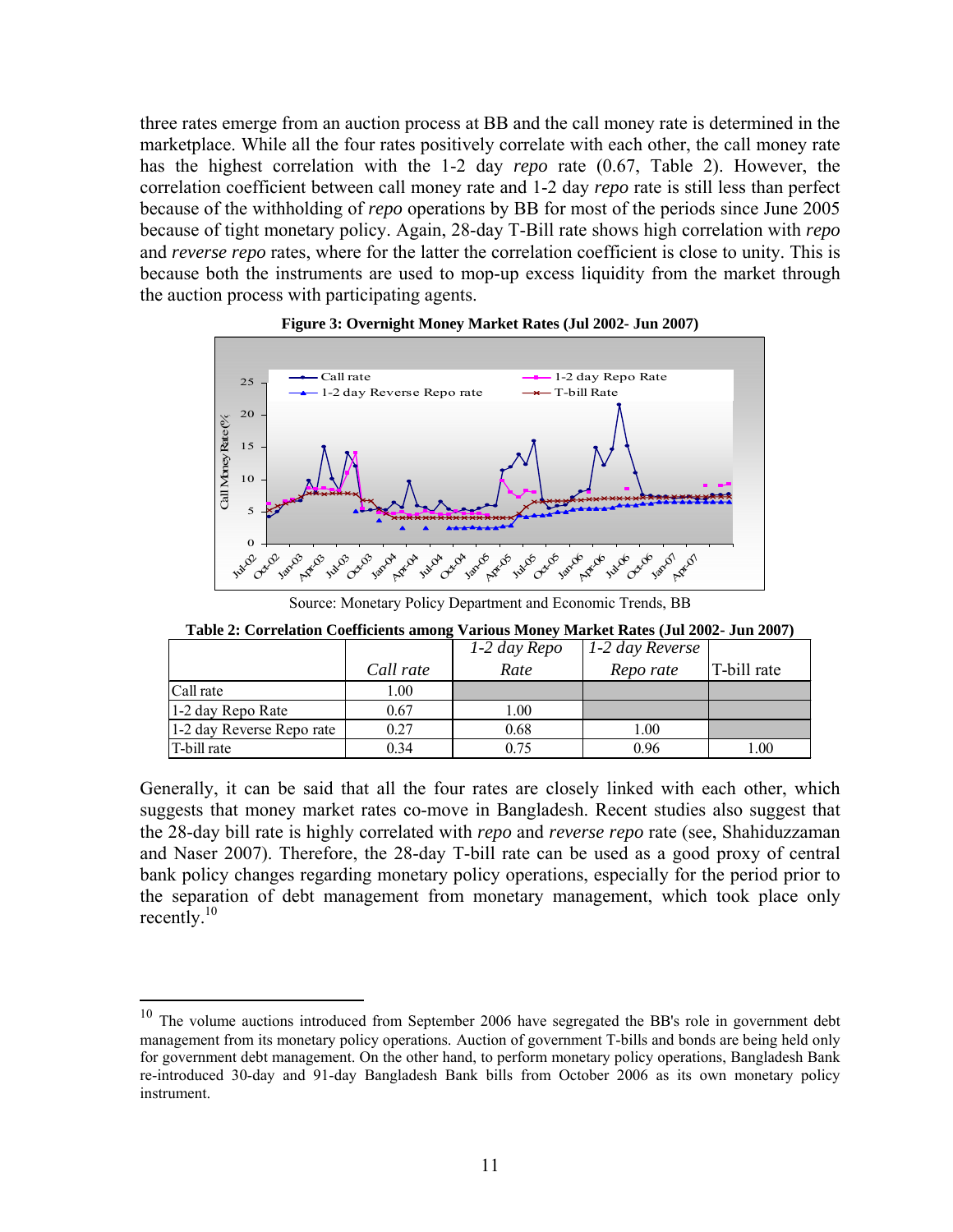## **5. Empirical Analysis**

The total sample for the study is weekly average data covering the period 1 January1997 to 30 June 2007. However, data for all variables are not available for the whole sample period because of their inception in the recent period. As BB introduced *repo* arrangement in July 2002 and *reverse repo* in April 2003, data for these variables are available after these periods. In addition, Bangladesh entered into the floating exchange rate regime on 31 May 2003, which is an important event in the money market development. While under the floating exchange rate system, the market is expected to bring about any necessary adjustment in the exchange rate, the central bank is left with the residual responsibility to smoothen the short-term volatility in the exchange rate. Therefore, under the changing scenario BB has to keep a close eye on the foreign exchange market while trying to maintain stability in the overnight money market.

Our estimated models are constraint by the availability of data for the variables in consideration. The first model is for the full sample period, which investigates the long-run relationship between call money rate and 28-day T-bill rate using cointegration and equilibrium correction models. Cointegration and equilibrium correlation modeling techniques provide effective tools to investigate the relationship between interest rates: the forces that generate a long-run equilibrium relationship between rates of different maturities imply mean reversion of the spread and the existence of an equilibrium correlation model (ECM). Empirically, the central bank's ability to change interest rates through day-to-day monetary policy can be checked by means of a test for cointegration between short and long run term interest rates in vector error correction form.

The second model is a single equation model for the sub-sample of Nov 2002 to Jun 2007, which investigates the effectiveness of various monetary policy measures on the stability of the call money rate. The second model is thus a first difference dependent variable model, which particularly deals with the volatility issue and efficacy of monetary policy operations of BB. The choice of variables for the second model needs further discussion. Like the first model, 28-day T-bill rate has been taken as a proxy of the central bank's policy interest rate. The 28-day T-bill rate emerges from the weekly auction procedure at BB. A better measure of the central bank's policy interest rate could be *repo* or the *reverse repo rate.* However, neither the *repo* rate nor the *reverse repo* rate is available on a continuous basis; *repo* and *reverse repo* operations at the central bank are held only sporadically. Therefore, there would be a significant reduction in the number of observation if we consider *repo* or *reverse* rates as a proxy of policy rate. Secondly, there are different maturities of *repo* and *reverse repo* bids and rates differ for different maturities. In each auction day, there may be the case that BB accepts one-day bid but in another day, it accepts 7-day bid or both. Therefore, weighted average rates between two auction dates can differ significantly, which compelled us to use the 28-day rate as a measure of central bank's policy stance. In addition, the T-bill rate is highly correlated with the *reverse repo* rate and it does reflect the monetary policy stance of the central bank.

The monetary policy framework of BB requires reliance on monetary targeting focused on the reserve money as the operating target. Therefore, BB follows a quantitative approach in monetary programming to routinely (indeed on a daily basis) monitor and influence the position of excess liquidity in the banking system. In this backdrop, quantity accepted in the *repo* and *reverse repo* operations seems to have direct impact on the stability of the overnight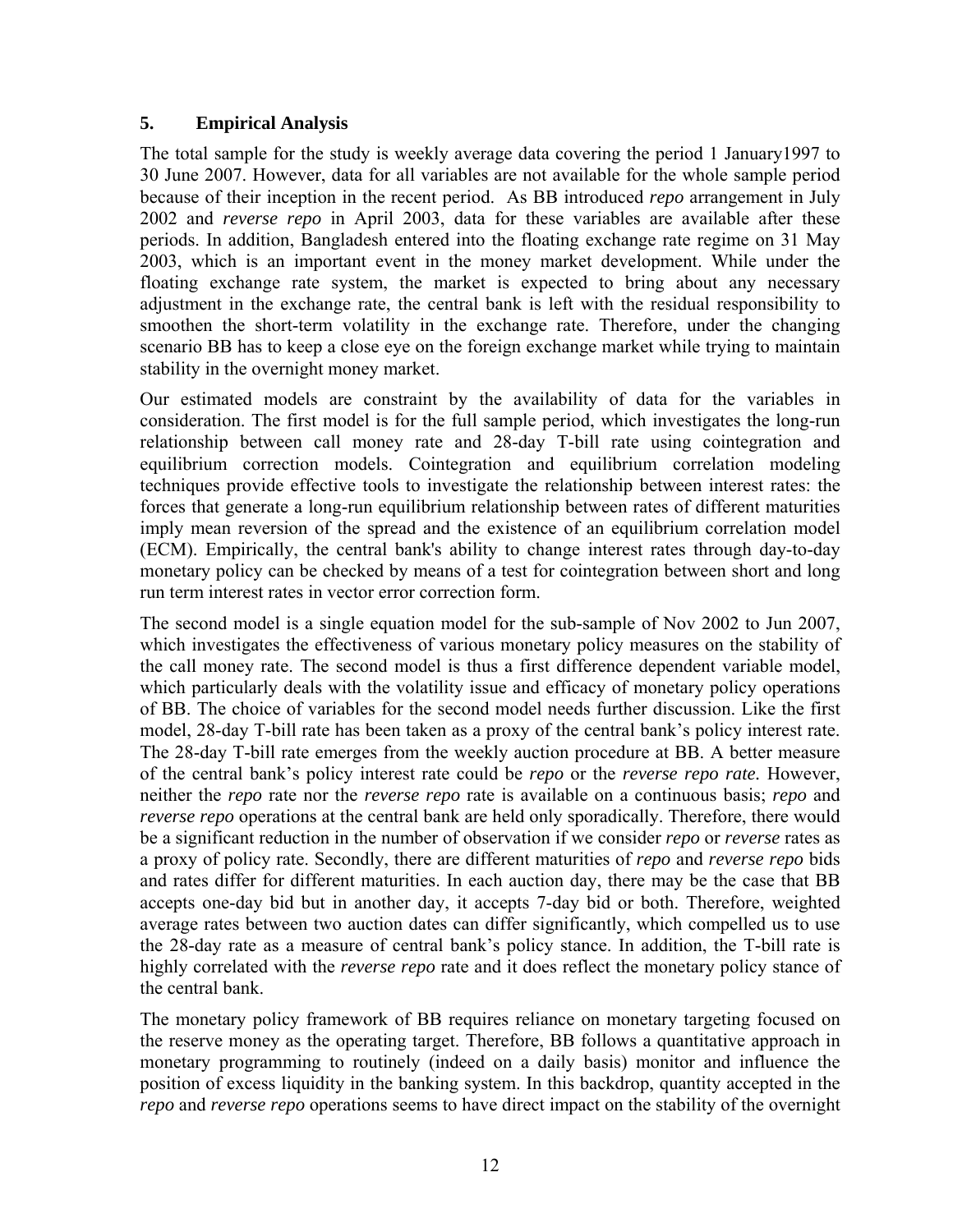money market. Accordingly, we included the *repo* and *reverse repo* in volumes in the model to investigate the effectiveness of monetary policy operations to overnight money market stability. Other explanatory variables in the second model, among others include, excess liquidity in the banking system and exchange rate in terms of US dollar. In order to capture the effects of two Eid festivals, we use a seasonal dummy in the model. We also try to incorporate the end-days effects of the reserve maintenance period to the volatility of the money market by incorporating dummy variables. All variables except the dummy variables are in natural log form. After experimenting with a number of variables, the final variables for the empirical study are as follows:

- *cr weekly average call money rate*
- *tr 28 day* T-bill *rate on weekly basis*
- *re log of weekly average excess reserve in the banking system in taka million*
- *rei log of weekly average repo volume in taka million*
- *rrei log of weekly average reverse repo volume in taka million*
- *xe weekly average exchange rate*
- *SD seasonal dummy*
- *RD dummy for reserve maintenance period*

## **5.1 Unit Root Test**

At the first stage, we investigate the time series properties of the data. We begin this by looking at the line graph and autocorrelation (called as correlogram) for the weekly call money rate, the principal variable of the study. Figure 1 and Appendix Table 1 present the line graph of weekly call rate (*cr*) and the correlogram function respectively. The mean value declines sharply in 2004 before going up in 2005 and 2006 (Table 1). In Figure 2, even though the series seems generally mean reverting, a deeper look reveals that the mean actually does not remain constant over time. In addition, the call money rate exhibits an upward bias so that the mean is not constant over time. The autocorrelation function (Appendix 1) declines as the number of lags become large, but only very slowly. Furthermore, the partial autocorrelation (PAC) is as high as 0.67 at lag 1. We would therefore suspect that *cr* series is non-stationary. However, in order to decide formally whether the series is a I(0) or I(1) process, we follow the Augmented Dickey-Fuller (ADF) procedure (Dickey and Fuller 1979).

If ADF test statistics of the co-efficient is smaller (in absolute terms) than the corresponding critical value (in absolute terms), the null hypothesis of the existence of unit root cannot be rejected, and thus the conclusion is that the series is not stationary. Then the series is tested whether it is I (1) or (integrated of order one) or of a higher order. The lagged structure of this study is decided by using Akaike information criterion. Table 2 reports the result of unit root tests for each variable under study using ADF.

The lag length for the test is determined by the Akaike information criterion (AIC). The ADF test results indicate that we are unable to reject the call money rate (cr) series at 1 percent level of significance, while the 28-day T-bill rate (*tr*) is not rejected at both 1 percent and 5 percent levels of significance.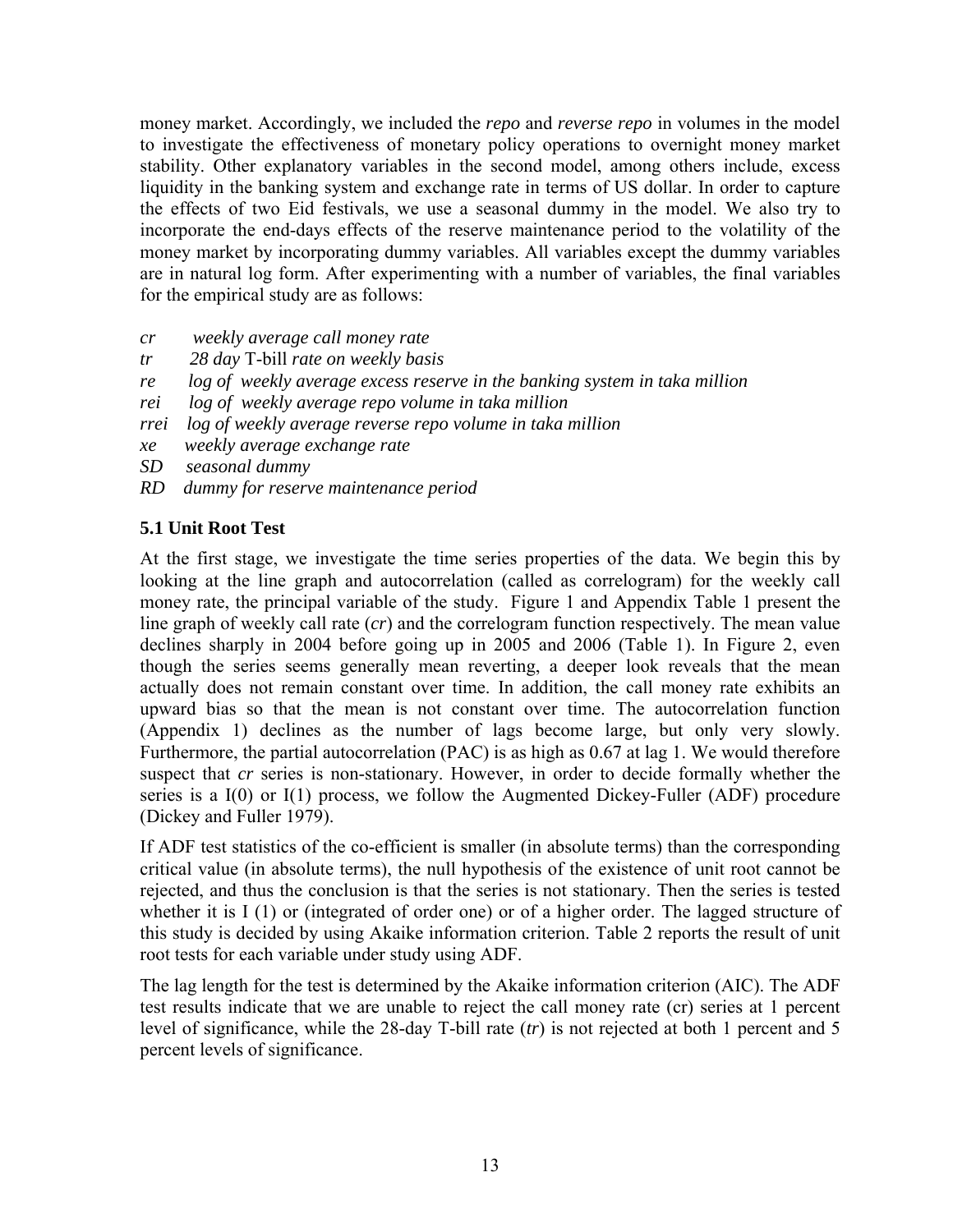|              |                     | Lag length                |          |                 |
|--------------|---------------------|---------------------------|----------|-----------------|
|              |                     | Model 1: Sample 1997-2007 |          |                 |
| cr           | Intercept           | 49                        | $-1.27$  | $1\% - (-3.44)$ |
| $\Delta$ cr  | Intercept           | 49                        | $-7.42$  | $5%-(-2.87)$    |
| tr           | Intercept           | 5                         | $-2.01$  | $1\% - (-3.44)$ |
| $\Delta tr$  | Intercept           | 5                         | $-11.07$ | $5%-(-2.87)$    |
|              |                     | Model 2: Sample 2002-2007 |          |                 |
| cr           | Intercept           | 12                        | $-2.88$  | $1\% - (-3.46)$ |
| $\Delta$ cr  | Intercept           | 12                        | $-5.72$  | $5% - (-2.87)$  |
| tr           | Intercept           | 5                         | $-1.96$  | $1\% - (-3.46)$ |
| $\Delta tr$  | Intercept           | 5                         | $-3.83$  | $5% - (-2.87)$  |
| lre          | Intercept           | 4                         | $-1.99$  | $1\% - (-3.46)$ |
| $\Delta$ lre | Intercept           | 4                         | $-9.11$  | $5%-(-2.87)$    |
| xr           | Intercept and trend |                           | $-2.43$  | $1\% - (-4.0)$  |
| $\Delta$ xr  | Intercept and trend |                           | $-10.06$ | $5% - (-3.43)$  |
| rei          | None                | 3                         | $-4.92$  | $1\% - (-2.57)$ |
| <b>Arei</b>  | None                | $\overline{3}$            | $-11.55$ | $5% - (-1.94)$  |
| rrei         | None                | 3                         | $-1.64$  | $1\% - (-3.46)$ |
| ∆rrei        | None                | 3                         | $-9.01$  | $5% - (-2.87)$  |

**Table 2: Augmented Dickey-Fuller (ADF) Unit Root Tests** 

Note:  $\Delta$  is the first difference operator.

## **5.2 Long Run Relationship**

A general argument regarding the movement of money market interest rates is that they tend to move together. This can also be true if we consider two important short-term interest rates in the market-the call money rate and 28-day T-bill rate. Empirically, several empirical studies have tried to investigate the co-integrating or long run relationship between federal fund rate and T-bill rate in the US (see Sarno and Thornton 2002; Ruderbusch 1995).

As mentioned earlier, there is hardly any empirical evidence on the long-run relationship between call money rate and T-bill rate in Bangladesh. To explore the relationship, we go for co-integration analysis between *cr* and *tr*. In this case, following a common shock, cointegrated series gradually convergence to their long run relationship(s) (Johansen 1988, 1991).

Johansen developed two test statistics, namely the maximum *eigenvalue* test and *trace test,*  to determine the number of cointegration vectors. The test results for the present study are presented in Table 3. In our case, both the trace statistics and Max-Eigenvalue statistics indicate that there is at least one co-integrating vector between *cr* and *tr* at 1 percent significance level. Therefore, there is a long run equilibrium relationship between the call money rate and 28-day T-bill rate. The co-integrating relationship by normalizing on *cr* is presented in Table 4. According to the above equation, the coefficient of *tr* is significant at 1 percent level. The adjustment coefficient of the equation is signed correctly. The coefficient is -0.47, which indicates that 47 percent of the deviation from long run equilibrium is corrected within one week.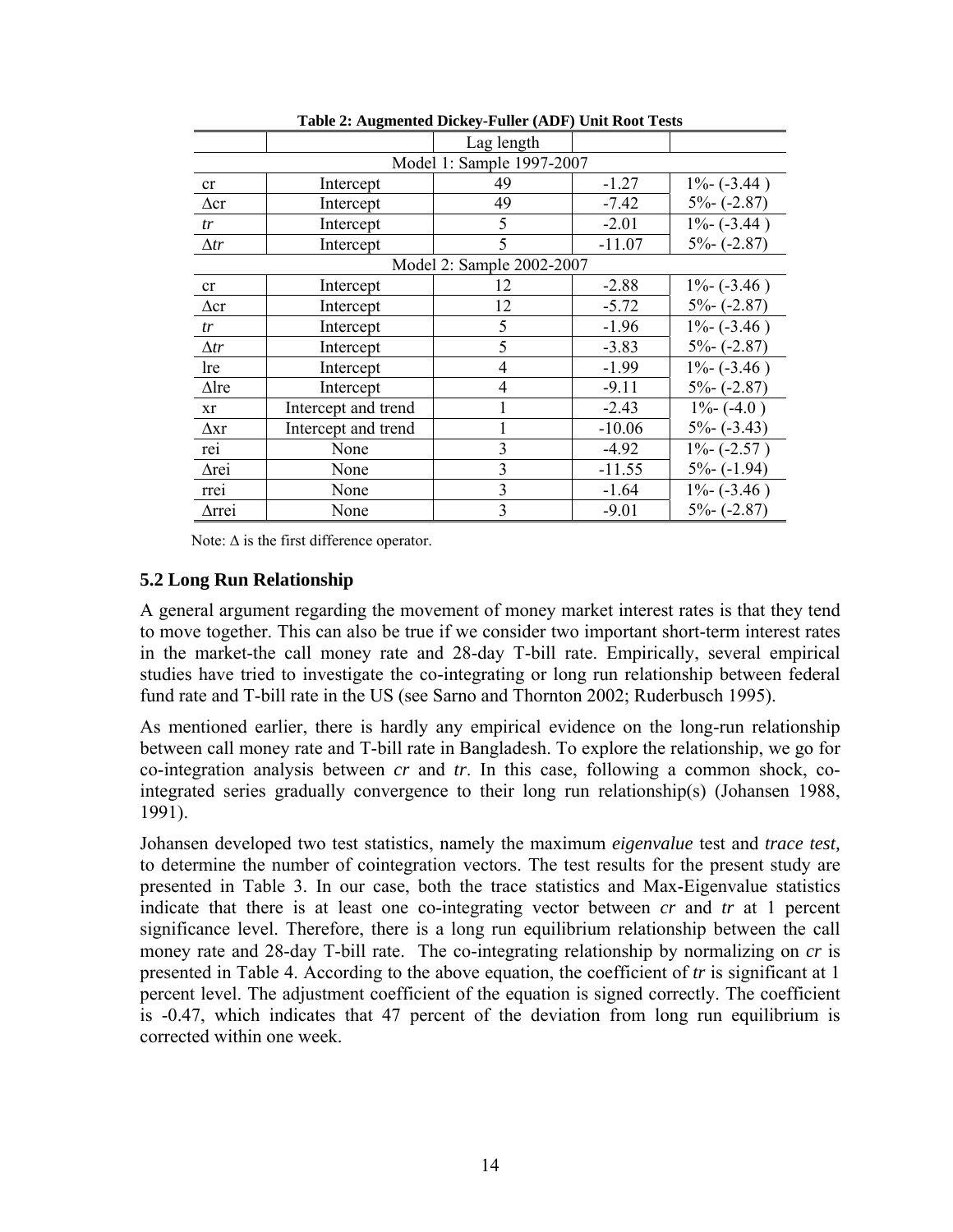|                                                                                          | <b>Table 3: Johansen Co-integration Test Results</b> |                            |                |                                        |  |  |  |  |  |  |
|------------------------------------------------------------------------------------------|------------------------------------------------------|----------------------------|----------------|----------------------------------------|--|--|--|--|--|--|
| <b>Trace Test</b>                                                                        |                                                      |                            |                |                                        |  |  |  |  |  |  |
| Hypothesized                                                                             |                                                      | Test                       | 5 percent      | 1 percent                              |  |  |  |  |  |  |
| No. of $CE(s)$                                                                           | Eigen value                                          | statistic                  | critical value | critical value                         |  |  |  |  |  |  |
| None                                                                                     | 0.064                                                | 40.1                       | 19.96          | 24.60                                  |  |  |  |  |  |  |
| At most 1                                                                                | 0.015                                                | 74                         | 9.24           | 12.97                                  |  |  |  |  |  |  |
| Trace test indicates 1 cointegrating equation(s) at both 5% and 1% levels                |                                                      |                            |                |                                        |  |  |  |  |  |  |
|                                                                                          |                                                      |                            |                |                                        |  |  |  |  |  |  |
|                                                                                          |                                                      | <b>Max-Eigenvalue Test</b> |                |                                        |  |  |  |  |  |  |
| Hypothesized                                                                             |                                                      | Test                       | 5 percent      | 1 percent                              |  |  |  |  |  |  |
| No. of $CE(s)$                                                                           | Eigenvalue                                           | statistic                  | critical value | critical value                         |  |  |  |  |  |  |
| None                                                                                     | 0.064                                                | 32.71                      | 15.67          | 20.20                                  |  |  |  |  |  |  |
| At most 1                                                                                | 0.015                                                | 7.39                       | 9.24           | 12.97                                  |  |  |  |  |  |  |
| Max-eigenvalue test indicates 1 cointegrating equation(s) at both $5\%$ and $1\%$ levels |                                                      |                            |                |                                        |  |  |  |  |  |  |
|                                                                                          |                                                      |                            |                |                                        |  |  |  |  |  |  |
|                                                                                          |                                                      |                            |                | <b>Table 4: Cointegration Equation</b> |  |  |  |  |  |  |

| <b>Table 4: Cointegration Equation</b> |         |        |  |  |  |  |
|----------------------------------------|---------|--------|--|--|--|--|
| CR.                                    | TR      |        |  |  |  |  |
| 1 00                                   | $-0.47$ | $-122$ |  |  |  |  |
|                                        | (0.15)  | (0.27) |  |  |  |  |

*Note: Figures in parenthesis are standard errors.* 

#### **5.2 Effectiveness of Monetary Policy Operations**

The empirical evidence in the preceding section provides evidence that call money rate and T-bill rate co-move in the long- run. This type of finding provides an important step toward understanding the transmission of changes in central bank's policy rates to other interest rates in the market. However, this is also important to investigate how the day-to-day monetary policy operations by BB affect the volatility in the call money market in Bangladesh. In section 3, we discussed various factors that influence the volatility, e.g., excess liquidity position, *repo* and *reverse repo* operations, reserve maintenance period, seasonal factors, and exchange rate. Incorporating various explanatory variables, a general model is written as:

$$
cr_{t}=\alpha+\sum_{i=1}^n\beta_{i}cr_{t-i}+\sum_{i=0}^n\delta_{i}tr_{t-i}+\sum_{i=0}^n\gamma_{i}repi_{t-i}+\sum_{i=0}^n\varphi_{i}rrepi_{t-i}+\sum_{t=0}^n\rho_{i}Z_{t-i}+\theta_{i}D_{i}+\varepsilon_{t}
$$

Where i is the number of different lags, Z is a set of control variables like position of excess reserve and exchange rate, and D represents the set of dummy variables like effect of reserve maintenance period and effect of *Eid* festival(s).

The above model can be transformed into the following first difference form $11$ :

$$
\Delta c_{\zeta} = \alpha + \lambda_{1}(c_{\zeta_{-1}} - t_{\zeta_{-1}}) + \lambda_{2} t_{\zeta_{-1}} + \delta_{0} \Delta r_{\zeta} + \sum_{i=2}^{n} \beta_{i} c_{\zeta_{-i}} + \sum_{i=0}^{n} \beta_{i} r_{\zeta_{-i}} + \sum_{i=0}^{n} \gamma_{i} r_{i} e_{\zeta_{-i}} + \sum_{i=0}^{n} \beta_{i} r_{\zeta_{-i}} + \sum_{i=0}^{n} \beta_{i} Z_{\zeta_{-i}} + \theta_{i} D_{i} + \varepsilon_{i} \dots \dots (1)
$$

Where,

$$
\lambda_1 = \beta_1 - 1, \qquad \text{and} \qquad \lambda_2 = \delta_0 + \delta_1 + \beta_1 - 1
$$

 $11$  See Appendix 2 for detailed derivation.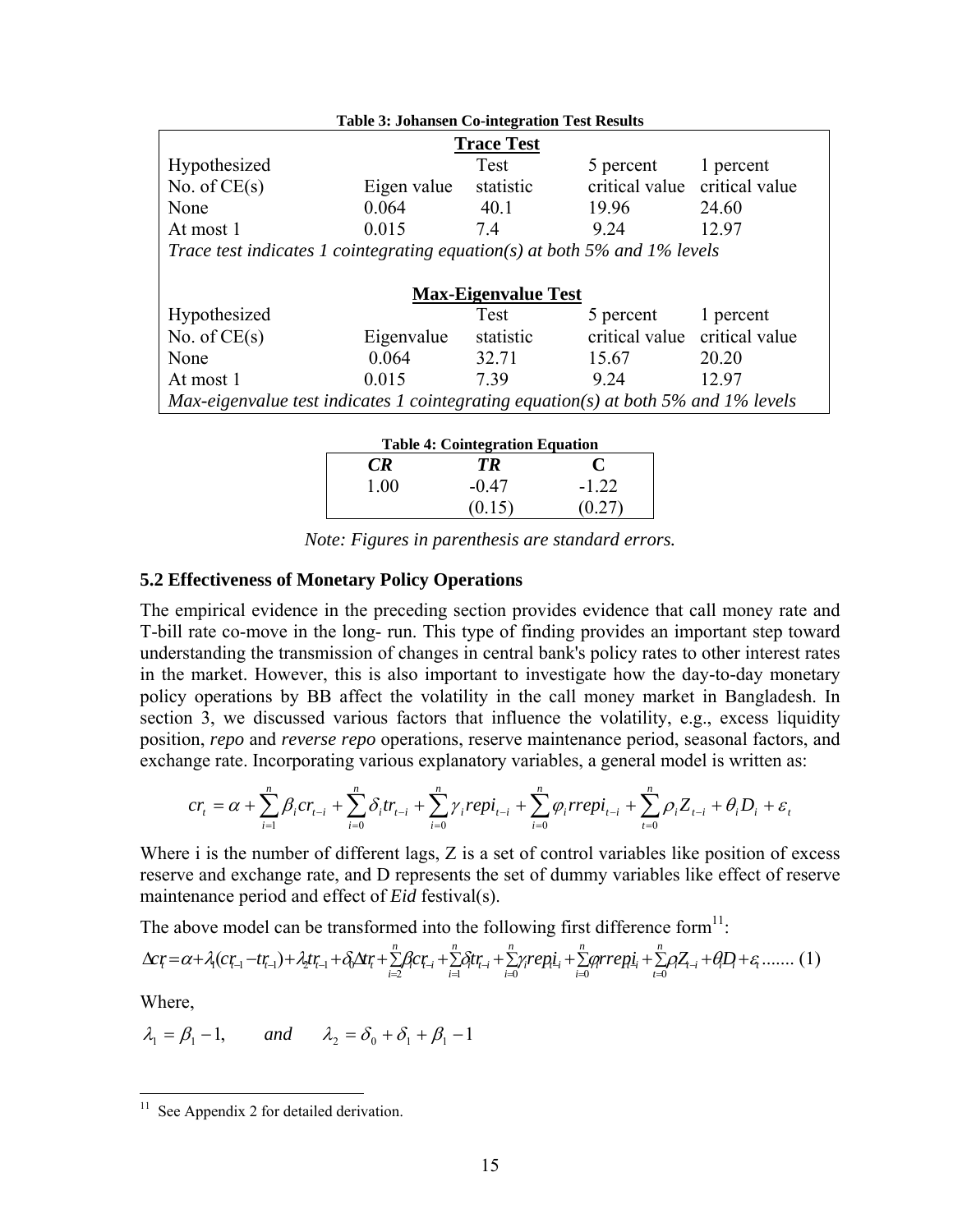Equation 1 separates the short run from long run effects and models the change in *cr* as an autoregressive process. This kind of transformation helps to identify the effects of several policy measures. It includes the error correction term, which captures the adjustment of call money rate to its divergence from the policy rate. Because BB introduced *repo* and *reverse repo* arrangements in the recent past, our sample period is from November 2002 to June 2007 using weekly data.

Because of the high frequency weekly data, we tried different lags from 1 to 12. Then by sequentially eliminating insignificant terms or un-interpretable signs, the model was derived using the ordinary least square methodology (estimated equation 1). All the variables in equation 1 are highly significant having expected sign. However, since two explanatory variables, namely the exchange rate and dummy for reserve maintenance period, were not significant, they were dropped from the estimated equation. The reason behind the reserve maintenance period being not statistically significant is probably the use of weekly data, in which the day effects are averaged out. The adjusted R-square is 0.39, which is higher in the case of difference equation. The serial correlation LM test statistics reported in Table 5 do not reject the hypothesis of no serial correlation up to order twenty.

However, before proceeding further in interpreting the estimated coefficients and in describing the summary statistics, it is important to check whether any ARCH effect exists in the residual (as described in section 4). There may be the case where the variance of *cr* does not remain constant over the sample period, e.g. the presence of particular kind of heteroscedasticity in which the variance of the regression error depends on the volatility of the errors of the recent past. The ARCH test results, reported in Table 6, strongly suggest the presence of ARCH in the residuals. In such a situation, the regression coefficients under an ordinary least squares regression can give a false sense of precision (Engle 2001).

#### **Estimated Equation 1: Using Ordinary Least Squares Method**

Dependent Variable: DLCR Method: Least Squares Sample(adjusted): 12/07/2002 to 6/16/2007 Included observations: 237 after adjusting endpoints

| Variable           | Coefficient | Std. Error            | t-Statistic | Prob.    |
|--------------------|-------------|-----------------------|-------------|----------|
| C                  | $-0.132$    | 0.098                 | $-1.345$    | 0.179    |
| $LCR(-1)-LTR(-1)$  | $-0.288$    | 0.051                 | $-5.619$    | 0.000    |
| $LCR(-2)$          | $-0.127$    | 0.068                 | $-1.877$    | 0.061    |
| $LCR(-3)$          | 0.197       | 0.057                 | 3.458       | 0.000    |
| <b>DLTR</b>        | 1.994       | 0.753                 | 2.647       | 0.009    |
| <b>LREPI</b>       | 0.036       | 0.006                 | 5.792       | 0.000    |
| $LREPI(-2)$        | $-0.016$    | 0.005                 | $-3.396$    | 0.000    |
| <b>LRREPI</b>      | $-0.012$    | 0.007                 | $-1.715$    | 0.088    |
| $LRREPI(-1)$       | 0.015       | 0.007                 | 2.079       | 0.038    |
| <b>DLRE</b>        | $-0.158$    | 0.044                 | $-3.533$    | 0.000    |
| $DLRE(-1)$         | $-0.092$    | 0.046                 | $-2.002$    | 0.046    |
| SD                 | 0.077       | 0.045                 | 1.708       | 0.089    |
| R-squared          | 0.418       | Mean dependent var    | $-0.000$    |          |
| Adjusted R-squared | 0.389       | S.D. dependent var    |             | 0.279    |
| S.E. of regression | 0.218       | Akaike info criterion |             | $-0.159$ |
| Sum squared resid  | 10.69       | Schwarz criterion     |             | 0.016    |
| Log likelihood     | 30.84       | F-statistic           |             | 14.68    |
| Durbin-Watson stat | 2.125       | Prob(F-statistic)     |             | 0.000    |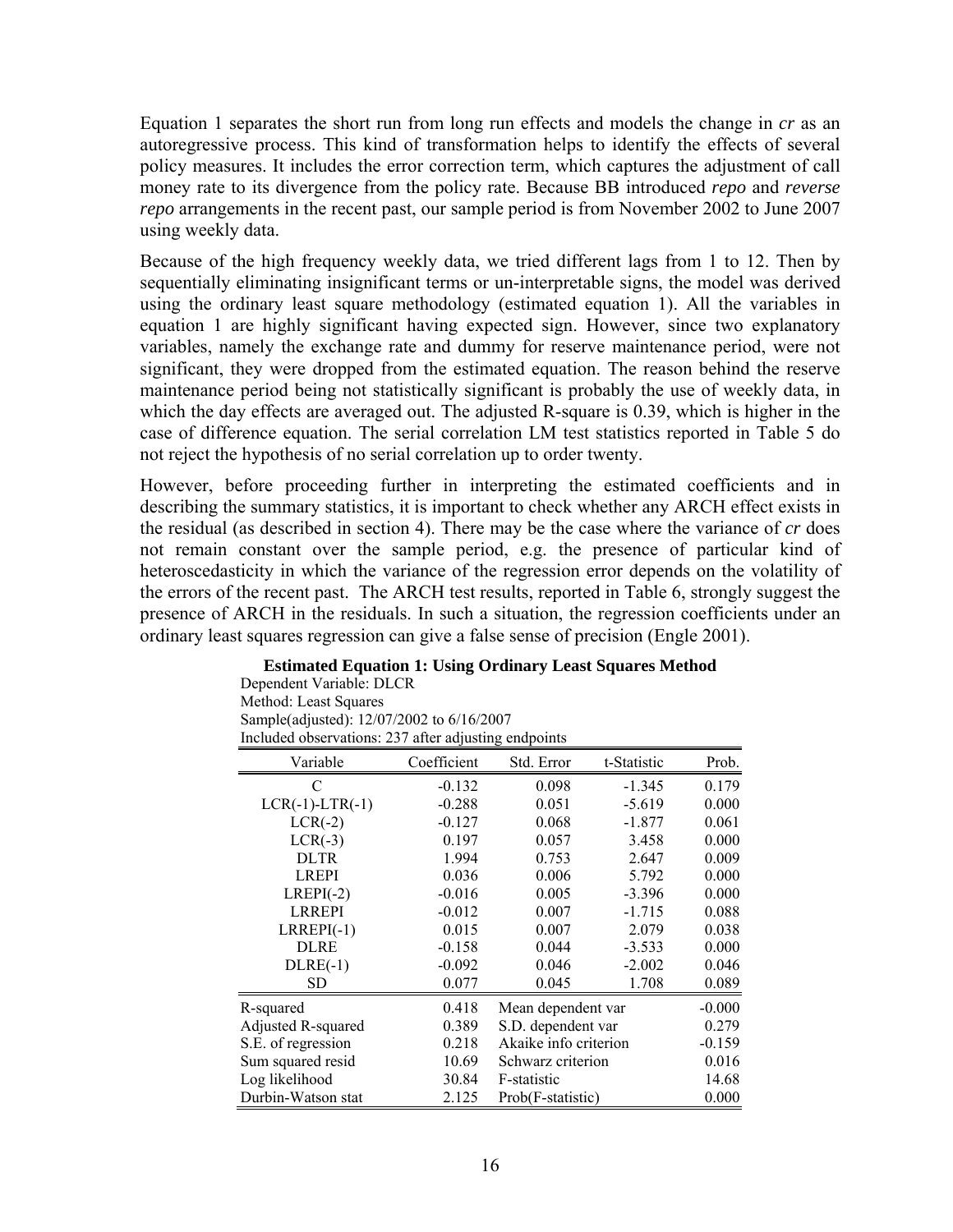| DIGUSCH-OOGHEY SEHAI COHEIAHOH LIVI TEST. |        |             |       |  |  |  |
|-------------------------------------------|--------|-------------|-------|--|--|--|
| F-statistic                               | 1.044  | Probability | 0.411 |  |  |  |
| $Obs*R$ -squared                          | 32.810 | Probability | 0.331 |  |  |  |

#### **Table 5: Breusch-Godfrey Serial Correlation LM Test**  Breusch-Godfrey Serial Correlation LM Test:

## **Table 6: ARCH Test Result**

| <b>ARCH Test:</b> |            |             |                                   |
|-------------------|------------|-------------|-----------------------------------|
| F-statistic       | 9.993      | Probability | 0.002                             |
| $Obs*R$ -squared  | 9.666<br>- | Probability | 0.002<br>$\overline{\phantom{a}}$ |

A widely used approach to handle this kind of problem is to follow the Generalized Autoregressive Conditional Heteroskedasticity (GARCH) model.<sup>12</sup> The GARCH model is an extension of original ARCH model introduced by Engle (1982). The central focus of the GARCH model is that the variances of the error terms are not equal in all points or ranges of the data. The ARCH/ GARCH model solves the problem by estimating a variance equation, which contains three components, a constant, last period volatility (the ARCH term), and the last period variance (the GARCH term). The autoregressive root, which governs the persistence of volatility shocks, is the sum of coefficients of ARCH (1) and GARCH (1); if the sum is very close to unity then the shocks die out rather slowly. With little modification of original OLS model, the GARCH (1, 1) estimation result is presented in estimated equation 2. In order to check if there exists any remaining ARCH effect in the residual, we perform the ARCH test again. The ARCH test result presented in Table 8 suggests that there is no remaining ARCH effect in the model.

Estimated equation 2 suggests that both the *repo* and *reverse repo* operations have useful implications for the movement of the call money rate. As mentioned earlier, Bangladesh Bank usually performs *repo* operations when the call money market becomes tight. This is reflected in the positive relation of call money rate and *repo* issue in present. However, the amount of *repo* operations helps to curb the upward trend of call money rate with a two-week lag. The same is true for the *reverse repo* operations. Bangladesh Bank performs *reverse repo* operations when the there is an easy liquidity situation and thus no evident pressure in the call money rate. However, as the operation is performed, it creates pressure on the call money rate. Both *repo* and *reverse repo* operations create their expected impact on the movement of the call money rate with *repo* operations having a two-week lag and *reverse repo* operations with a one-week lag. While both the *repo* and *reverse* operations place significant impact on the volatility in the overnight money market rate, the coefficient values suggest that *repo* operations have a greater impact on changes in the call money rate as compared with *reverse repo* operations.

The error correction term came with its expected sign, which once again supports the equilibrium relationship between the overnight money market rate and BB's policy rate. This is also supportive of estimating the equation in its transformed form (equation 1). While the seasonal dummy is significant at 10 percent level in OLS estimation, this is not significant in

 $12$  The GARCH model was introduced by Bollerslev (1986). See Palombini (2003) and Joshi (2004) for recent exposition on interest rate volatility using GARCH model.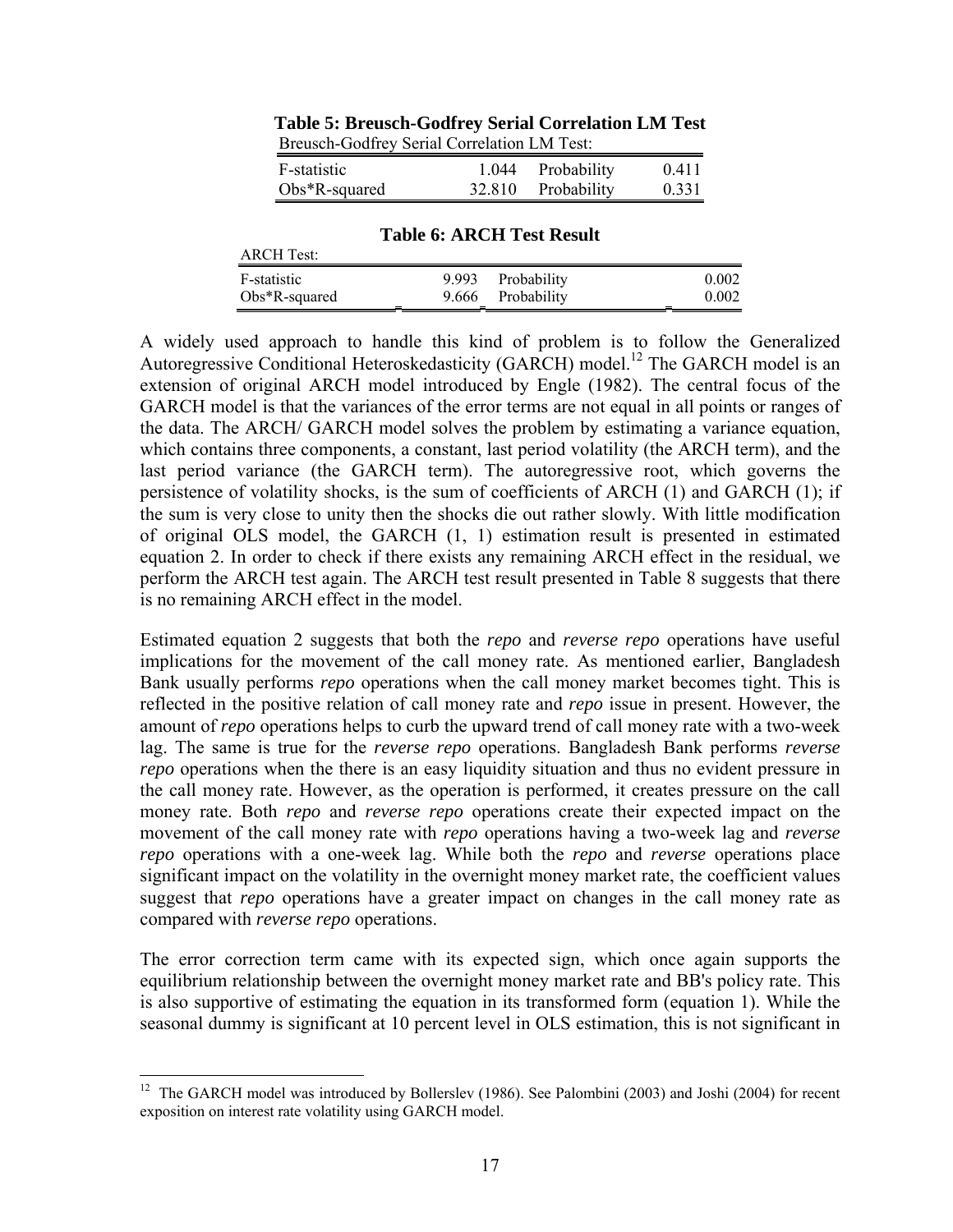the GARCH (1,1) estimation. An expected negative relationship with the excess reserve is found which is significant at 1 percent level.

#### **Estimated Equation 2: Estimation using GARCH (1,1)**

Dependent Variable: DLCR Method: ML - ARCH (Marquardt) Sample(adjusted): 12/07/2002 6/16/2007 Included observations: 237 after adjusting endpoints Convergence achieved after 130 iterations Variance backcast: ON

|                    | Coefficient       | Std. Error            | z-Statistic | Prob.    |
|--------------------|-------------------|-----------------------|-------------|----------|
| C                  | 0.083             | 0.053                 | 1.578       | 0.114    |
| $LCR(-1)-LTR(-1)$  | $-0.325$          | 0.035                 | $-9.291$    | 0.000    |
| $LCR(-2)$          | $-0.178$          | 0.058                 | $-3.098$    | 0.002    |
| $LCR(-3)$          | 0.219             | 0.057                 | 3.865       | 0.000    |
| <b>DLTR</b>        | 2.423             | 0.313                 | 7.743       | 0.000    |
| <b>LREPI</b>       | 0.014             | 0.002                 | 6.064       | 0.000    |
| $LREPI(-2)$        | $-0.011$          | 0.003                 | $-4.418$    | 0.000    |
| <b>LRREPI</b>      | $-0.024$          | 0.003                 | $-7.534$    | 0.000    |
| $LRREPI(-1)$       | 0.007             | 0.003                 | 2.055       | 0.039    |
| <b>DLRE</b>        | $-0.089$          | 0.019                 | $-4.708$    | 0.000    |
| $DLRE(-1)$         | $-0.069$          | 0.026                 | $-2.632$    | 0.008    |
|                    | Variance Equation |                       |             |          |
| C                  | 0.000             | 0.000                 | 1.229       | 0.219    |
| ARCH(1)            | 0.941             | 0.169                 | 5.574       | 0.000    |
| GARCH(1)           | 0.436             | 0.066                 | 6.628       | 0.000    |
| R-squared          | 0.331             | Mean dependent var    |             | $-0.000$ |
| Adjusted R-squared | 0.292             | S.D. dependent var    |             | 0.279    |
| S.E. of regression | 0.235             | Akaike info criterion |             | $-0.615$ |
| Sum squared resid  | 12.290            | Schwarz criterion     |             | $-0.410$ |
| Log likelihood     | 86.905            | F-statistic           |             | 8.496    |
| Durbin-Watson stat | 1.858             | Prob(F-statistic)     | 0.000       |          |

#### **Table 8: ARCH Test Result**

| <b>ARCH Test:</b> |      |                   |      |
|-------------------|------|-------------------|------|
| F-statistic       | 0.97 | Probability       | 0.33 |
| $Obs*R$ -squared  |      | 0.974 Probability | 0.32 |

#### **6. Conclusions and Recommendations**

This paper's main objective has been to examine the effectiveness of central bank's operational policy in Bangladesh. Two important hypotheses, which have been widely addressed especially in the context of developed countries, are tested. One is that money market rates co-move in the long run and, therefore, are co-integrated. Secondly, the volatility in the overnight money market is linked with the monetary policy operations of BB. Our study results support both the views, and the results are important toward understanding the interest rate channel of monetary transmission, overnight money market behavior, and operational policy of BB.

Regarding the adoption of various indirect operational arrangements in recent years by BB namely, *repo* and *reverse repo,* the empirical evidence presented in this paper suggests that both the *repo* and *reverse repo operations* can significantly influence the movement in the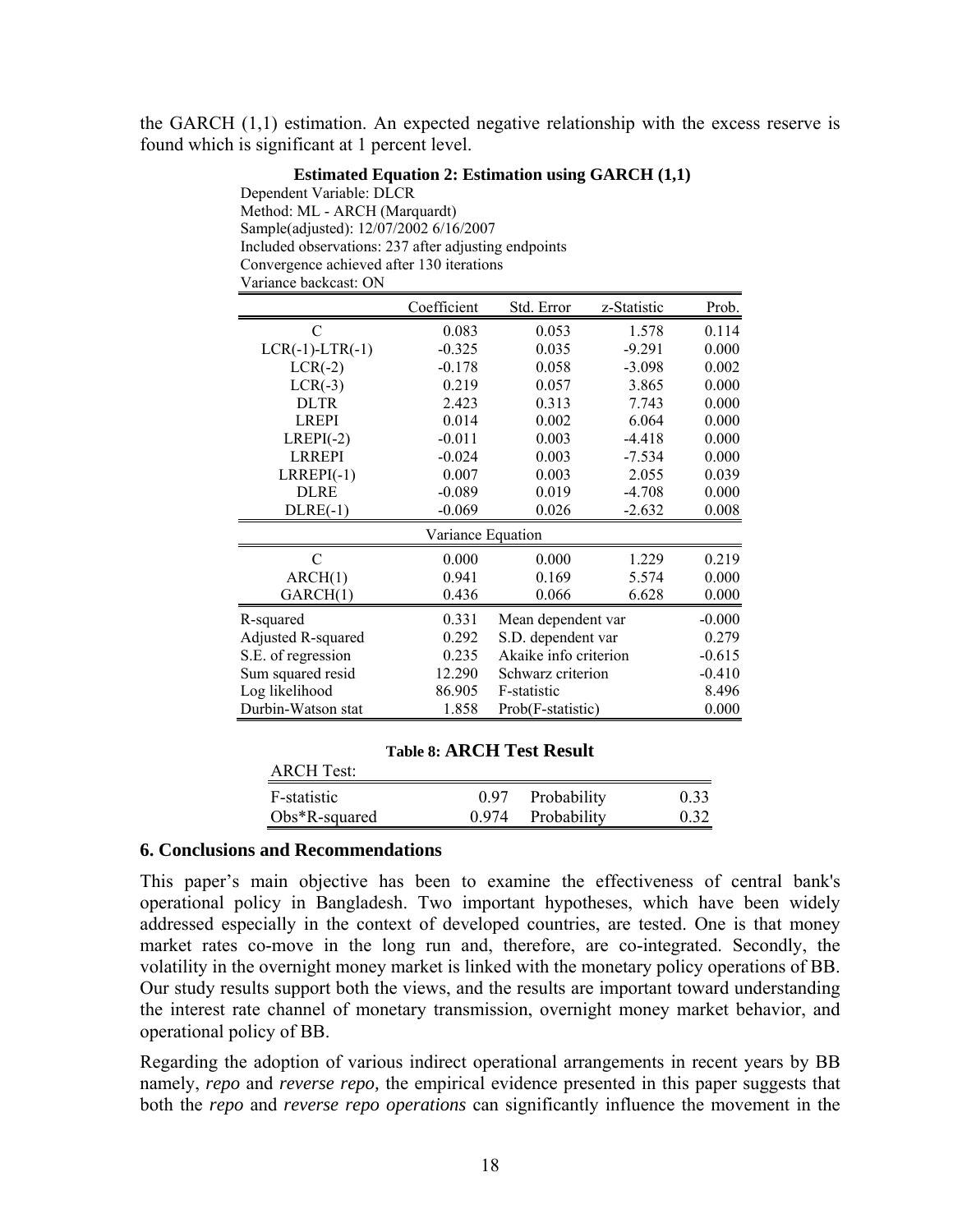market clearing rates. The model presented to analyze the efficacy of the operational policy of BB captures the time varying nature of volatility in the call money rate, which is the first of its kind in Bangladesh. The results suggest that market interest rates are linked with one another, so that disruptions in the demand for or supply of funds at one maturity can cause volatility spillovers to the markets for funds at other maturities. The results further suggest that BB can influence the call money rate both through its conduct of the monetary policy and through the market structure that it creates through setting reserve requirements.

Several important lessons emerge from the study for the market players, including the policy makers. The most important one is that the market-clearing rate would ultimately converge to the policy rate and there exists a long-run equilibrium relationship between the two. The available literature suggests that if this relationship exists in the market and there is a good perception about this among the market players, then market participants are likely to incorporate this belief into their demand and, therefore, the market interest rate is not likely to deviate much from the central bank's policy interest rate. The credibility of the central bank would be further enhanced if the market participants find that operational measures of the central bank can effectively influence the market-clearing rate. Therefore, if any divergence arises for some reason, it is expected that it would be corrected soon. If such credibility holds, going one-step further it can be suggested that central banks can use open mouth operations (signaling) rather than any actual interventions to keep the market rates at a target level.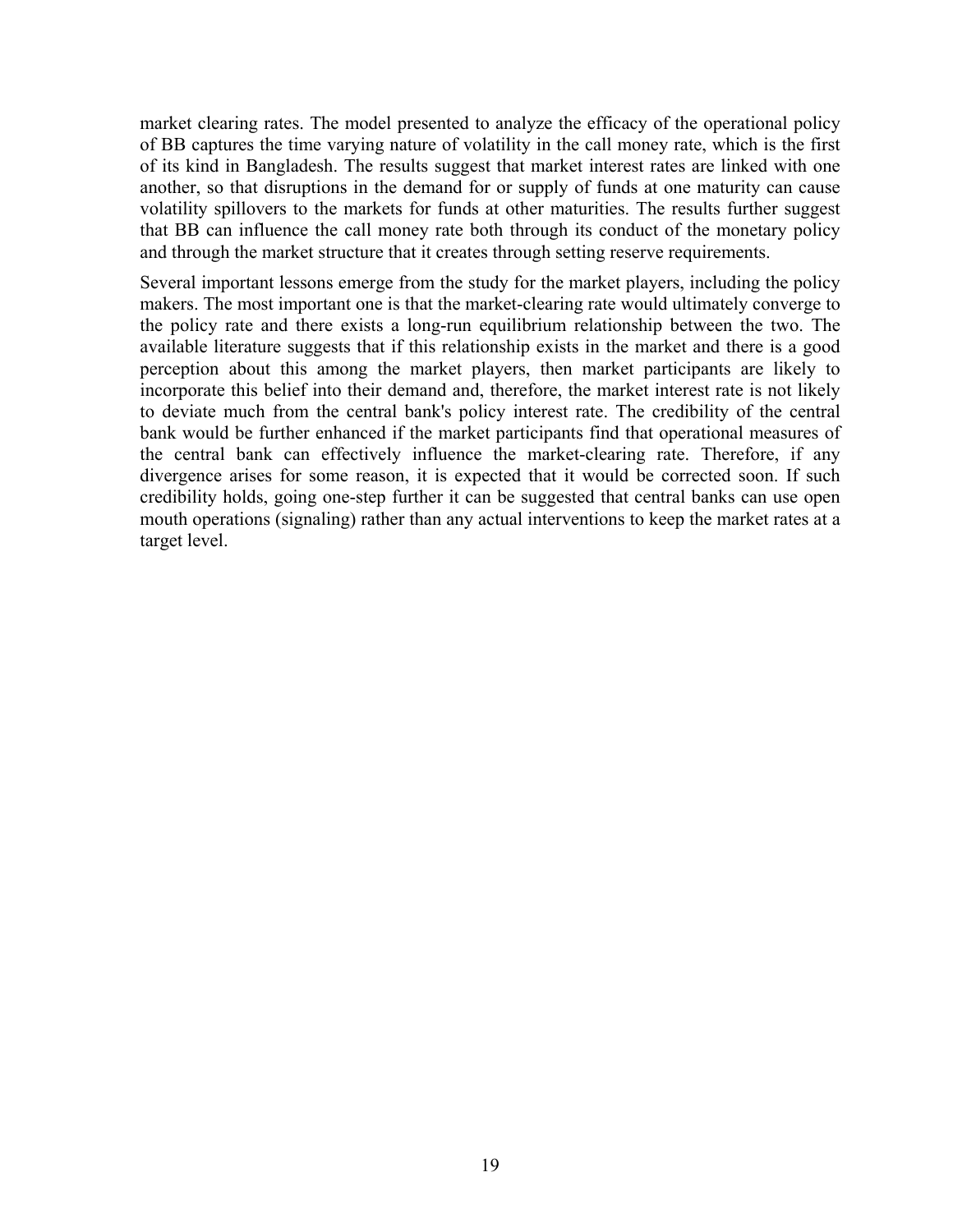### **References:**

Akhtaruzzaman, M, Mahfuza, A., and Masuduzzaman, M. ( 2005), " Recent Fluctuations in Call Money Rate and Its Impact on the Economy'', *Bank Parikrama*, Vol. XXX, pp. 43-86

Bangladesh Bank (2006), *Monetary Policy Review,* Vol. 2, Nos.1 & 2.

Bangladesh Bank (2007), *Monetary Policy Review,* Vol. 3, No.1

Dickey, D. A. and Fuller, W. A. (1979), " Distribution of the Estimators for Autoregressive Time Series with a Unit Root'', *Journal of the American Statistical Association*, 74, pp. 427- 431.

Engle, Robert (1982), "Autoregressive Conditional Heteroscedasticity with Estimates of the Variance of U.K. Inflation,'' *Econometrica*, Vol. 50, pp. 987-1008.

Engle, Robert (2001), "GARCH 101: The Use of ARCH/GARCH Models in Applied Econometrics, '' *Journal of Economic Perspectives,* Vol. 15, No. 4, fall 2001, pp157–161.

Guthrie and Wright, (2000), "Open Mouth Operations'', *Journal of Monetary Economics*, Vol. 46, pp. 489-516.

Johansen, S. (1988), "Statistical Analysis of Cointegrating Vectors'', *Journal of Economic Dynamics and Control*, 12, pp. 231-254.

Johansen, S. (1991), "Estimation and Hypothesis Testing of Cointegration Vectors in Gaussian Vector autoregressive Models'', *Econometrica*, vol. 59, No. 6, 1551-1580.

Joshi, Himanshu (2004), "The Interbank Money Market in India: Evidence on Volatility, Efficacy of Regulatory Initiatives and Implications for Interest Rate Targeting, '' *Reserve Bank of India Occasional Papers*, Vol. 25, No. 1, 2 and 3.

Palombini, Edgardo (2003),"Volatility and Liquidity in the Italian Money Market,'' Working Paper No. 6, Fondo Interbancario di Tutela dei Depositi.

Rudebusch, G. D., (1995), "Federal Reserve Interest Rate Targeting, Rational Expectations, and the Term Structure, '' *Journal of Monetary Economics*, 35, pp. 245-274.

Sarker, MD. Abdus Samad (1999), "Fluctuations in Inter Bank Call Money Market and Their Implications, '' *Bank Parikrama*, Vol. XXIV, No. 3 and 4, pp 25-38.

Sarno, Lucio and Thornton, Daniel L. (2002), "The Dynamic Relationship between the Federal Funds rate and the Treasury Bill rate: An Empirical Investigation'', Working Paper 2000-032C, Federal Reserve Bank of St. Louis.

Shahiduzzaman, M. and Naser, M. S. (2007), *Volatility in the Overnight Money Market Rate in Bangladesh: Recent Experiences,* Policy Note 0707, Policy Analysis Unit, Bangladesh Bank.

Thornton, Daniel L. (2005), *Open Market Operations and the Federal Funds Rate,* Working Paper 2005-063A, Federal Reserve Bank of St. Louis.

Wetherilt, Anne Vila (2002*), Money Market Operation and Volatility of UK Money Market Rates,* Working Paper No.174, Bank of England.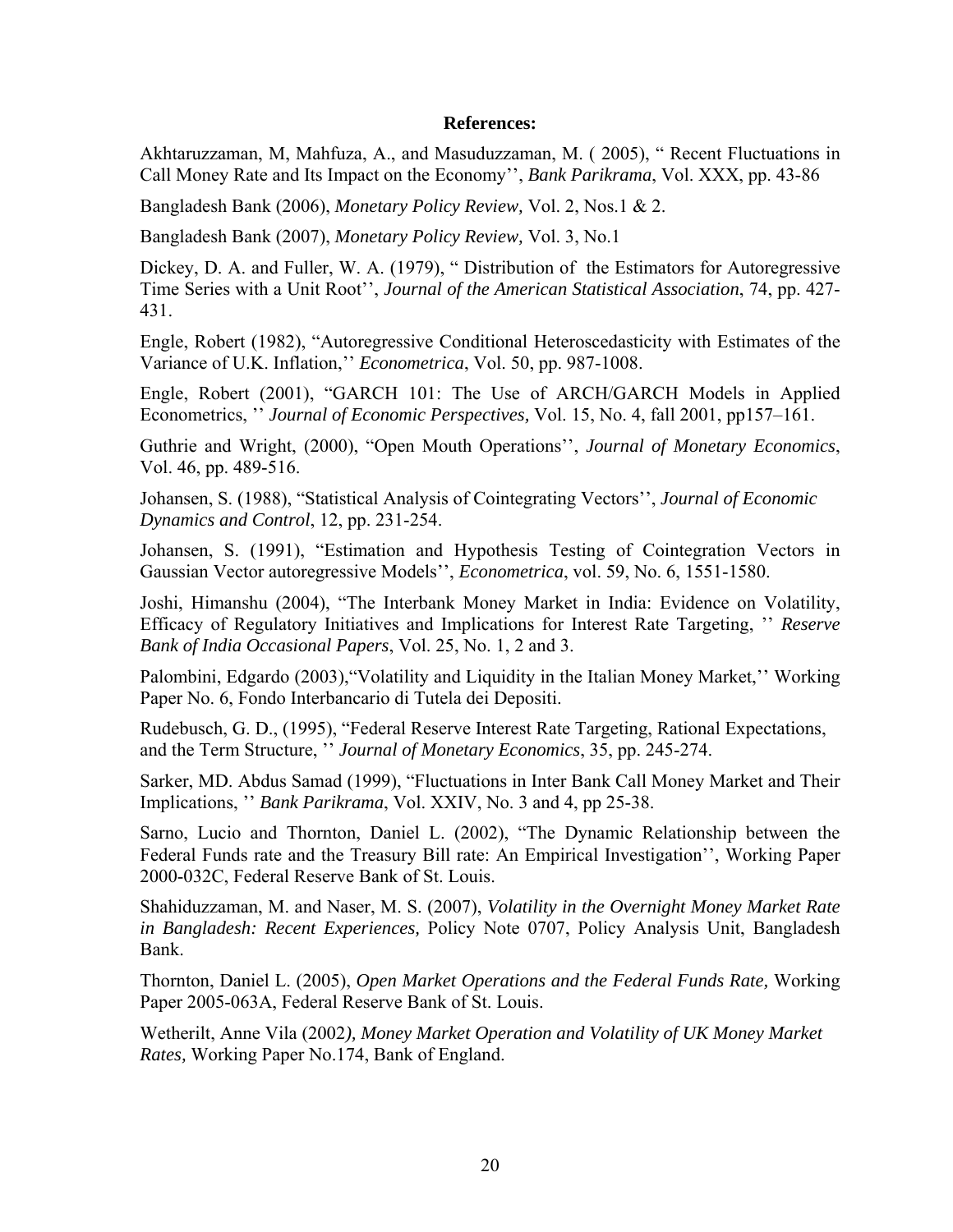| Autocorrelation | Partial Correlation |                | AC       | PAC      | Q-Stat | Prob  |
|-----------------|---------------------|----------------|----------|----------|--------|-------|
| . *****         | $^{*****}$          | 1              | 0.673    | 0.673    | 234.87 | 0.000 |
| ***             |                     | $\overline{c}$ | 0.431    | $-0.041$ | 331.31 | 0.000 |
| $.$ ***         | $.   *$             | $\mathfrak{Z}$ | 0.380    | 0.193    | 406.30 | 0.000 |
| $.$ ***         | $.   *$             | 4              | 0.368    | 0.086    | 476.99 | 0.000 |
| $.$ **          |                     | 5              | 0.299    | $-0.018$ |        | 0.000 |
| $.$ **          |                     |                |          |          | 523.68 |       |
| $ $ **          |                     | 6              | 0.253    | 0.047    | 557.15 | 0.000 |
|                 |                     | $\overline{7}$ | 0.226    | 0.006    | 583.85 | 0.000 |
| $***$           | $\cdot  ^*$         | 8              | 0.257    | 0.119    | 618.41 | 0.000 |
| $***$           |                     | 9              | 0.276    | 0.056    | 658.55 | 0.000 |
| **              | $.$                 | 10             | 0.259    | 0.024    | 693.89 | 0.000 |
| $.$   $*$       | $\cdot$  .          | 11             | 0.205    | $-0.036$ | 716.11 | 0.000 |
| $.$ **          | $.$                 | 12             | 0.202    | 0.048    | 737.75 | 0.000 |
| $.   *$         | * .                 | 13             | 0.123    | $-0.152$ | 745.73 | 0.000 |
| .∣*             |                     | 14             | 0.087    | 0.032    | 749.76 | 0.000 |
| .∣*             |                     | 15             | 0.103    | 0.032    | 755.39 | 0.000 |
| .∣*             |                     | 16             | 0.096    | $-0.026$ | 760.35 | 0.000 |
| $.$             | $^*$ .              | 17             | 0.036    | $-0.066$ | 761.04 | 0.000 |
| $.$             | $^*$ .              | 18             | $-0.033$ | $-0.114$ | 761.64 | 0.000 |
| $^*$ .          | $^* .$              | 19             | $-0.096$ | $-0.107$ | 766.56 | 0.000 |
| $^*$ .          | $.$                 | 20             | $-0.107$ | $-0.032$ | 772.75 | 0.000 |
| $^*$ .          | $.$                 | 21             | $-0.126$ | $-0.055$ | 781.31 | 0.000 |
| $^*$ .          | $.$                 | 22             | $-0.138$ | $-0.001$ | 791.63 | 0.000 |
| $*$  .          | $.$                 | 23             | $-0.162$ | $-0.039$ | 805.76 | 0.000 |
| $^{\ast}$ .     | $.$                 | 24             | $-0.154$ | $-0.024$ | 818.70 | 0.000 |
| $^{\ast}$ .     | $.$                 | 25             | $-0.127$ | 0.035    | 827.46 | 0.000 |
| $^{\ast}$ .     | $^*$ .              | 26             | $-0.143$ | $-0.065$ | 838.65 | 0.000 |
| **              | $^*$ .              | 27             | $-0.196$ | $-0.063$ | 859.52 | 0.000 |
| $***$           |                     | 28             | $-0.221$ | $-0.016$ | 886.28 | 0.000 |
| **              |                     | 29             | $-0.216$ | 0.009    | 911.74 | 0.000 |
| **              | $.$                 | 30             | $-0.205$ | 0.008    | 934.71 | 0.000 |
| $**$ .          | $.$                 | 31             | $-0.201$ | 0.013    | 956.85 | 0.000 |
| $^*$ .          | $\cdot  ^*$         | 32             | $-0.145$ | 0.092    | 968.40 | 0.000 |
| $^*$ .          | $.   *$             | 33             | $-0.086$ | 0.077    | 972.51 | 0.000 |
| $.$             | $\cdot  ^*$         | 34             | $-0.044$ | 0.075    | 973.56 | 0.000 |
| $.$             | $\cdot  ^*$         | 35             | $-0.015$ | 0.078    | 973.69 | 0.000 |
|                 | * .                 | 36             | $-0.057$ | $-0.071$ | 975.49 | 0.000 |
| $^{\ast}$ .     | $.$                 | 37             | $-0.085$ | $-0.014$ | 979.47 | 0.000 |
|                 | *                   | 38             | $-0.037$ | 0.089    | 980.24 | 0.000 |
|                 |                     |                | 39 0.007 | 0.054    | 980.26 | 0.000 |
|                 |                     | 40             | $-0.013$ | $-0.041$ | 980.35 | 0.000 |
|                 |                     | 41             | $-0.008$ | 0.015    | 980.39 | 0.000 |
|                 |                     |                | 42 0.018 | $-0.027$ | 980.56 | 0.000 |
| ٠ .             |                     | 43             | 0.047    | 0.017    | 981.80 | 0.000 |
| $\cdot \rvert.$ | $.$                 |                | 44 0.043 | $-0.056$ | 982.83 | 0.000 |
| $.$             |                     | 45             | 0.033    | $-0.025$ | 983.43 | 0.000 |
|                 | $\cdot$ .           | 46             | 0.062    | 0.055    | 985.60 | 0.000 |
| $\cdot  ^*$     | $\cdot$ .           | 47             | 0.094    | $-0.030$ | 990.62 | 0.000 |
| $\cdot  ^*$     | .∣*                 | 48             | 0.153    | 0.111    | 1004.0 | 0.000 |
| $.$ **          | . .                 | 49             | 0.197    | 0.033    | 1026.1 | 0.000 |
| $.$   $*$       | $.$ **              | 50             | 0.316    | 0.221    | 1083.5 | 0.000 |
| $.$ ***         | $.$                 | 51             | 0.352    | 0.031    | 1154.6 | 0.000 |
| .∤**            | * .                 | 52             | 0.240    | $-0.109$ | 1187.8 | 0.000 |
| .∣*             | $.$                 | 53             | 0.152    | $-0.051$ | 1201.1 | 0.000 |
|                 |                     |                |          |          |        |       |

**Appendix 1: Correlogram of weekly call rate (***cr***): January 1997-June 2007**